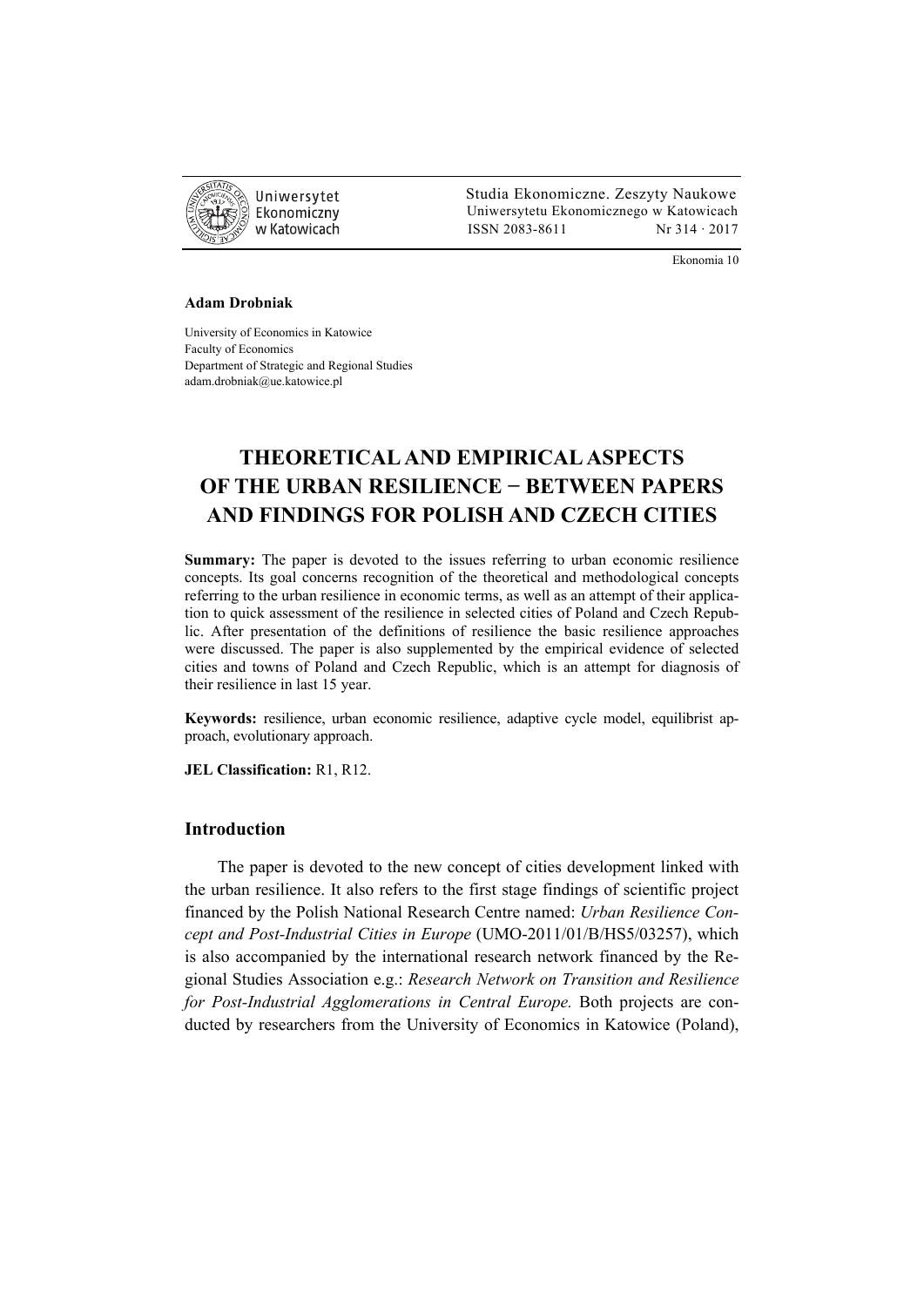the Technical University in Ostrava (Czech Republic), the University of Applied Sciences in Leipzig (Germany) and the Strathclyde University in Glasgow (Scotland). It is also supported by practitioners from a local government sector: Katowice and Bytom municipalities (Poland).

The overall goals of the paper are recognition and review of theoretical and methodological concepts referring to the urban resilience in economic terms, as well as an attempt of their application to diagnosis of the urban economic resilience in selected cities of Poland and Czech Republic.

# **1. Theoretical and methodological basis**

Introducing the 'resilience' and the 'urban resilience' to issues of transformation of cities and regions seems to be a new idea for local and regional development planning, not only in Central European conditions but also in a vast international context. Cities and regions are affected by ongoing trends of transformation. They face with many internal and external problems like: poverty, pollution, economic decay, natural disasters, as well as social disturbances. Some of them can adapt to such challenges, while in others structural change leads to decline. In this context the concept of urban resilience and urban economic resilience offers ideas that make it easier to understand and prepare for.

While there is an emerging research focus on sustainable cites, smart cities, green cities, competitive cities, creative and attractive cities, or even slow cities − there still remains poor scientific understanding of factors that make some city resistant or vulnerable to social, economic or environmental shocks.

The debate about sustainable development along with adaptation to climate changes has introduced the idea of resilience to the urban and the regional studies [Simme and Martin, 2009]. Urban vulnerability and resilience notions are also triggered by major urban threats and disasters, like the terrorist attracts in New York, the Asian tsunami and Hurricane Katrina in New Orlean. Generally speaking the notion of resilience is the ability of a system to recover from disturbance and disruption [Simme and Martin, 2009]. There is much ambiguity across the term of resilience, and there is no universally agreed definition of resilience in economics, social science as well as in regional and urban studies. Thus resilience can be defined as follows:

the stability of a system against interference, but it is more than response or copping with challenges, it is a kind of systemic property [Welter-Enderlin, 2006],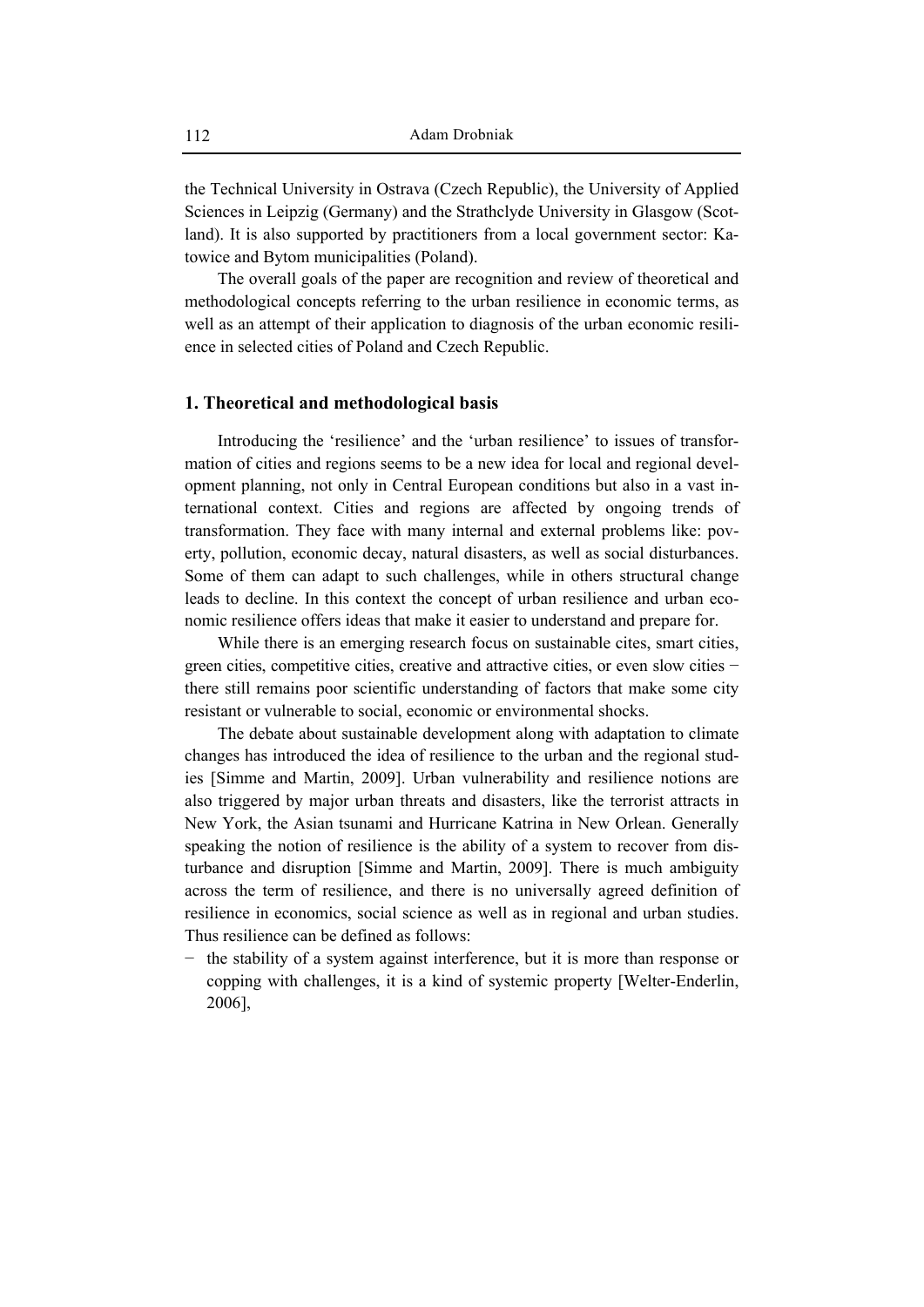- − the capacity to avoid and manage natural and human-induced hazards [Bosher, Coaffee, 2008],
- − the concept for understanding, managing, and governing complex socioecological systems [Walker et al., 2006],
- − the reactions of a system to specific extraordinary events and shocks [Simme, Martin, 2009].

The urban/regional resilience is perceived as a degree to which cities/regions are able to tolerate alternation before re-organizing around new set of structures and processes [Drobniak, 2012b]. The urban resilience can be also measured by how well a city can simultaneously balanced ecosystem (biological environment) and human functions (socio-economic environment). According this, the urban resilience is not only 'response to impact' − like disaster or economic decay – but also there are a society and an economy that are flexible and able to adjust in the face of uncertainty [Barnett, 2001; Foster 2007].

In that context, the urban economic resilience can be seen as a city's capacity to address socio-economic problems in a way that generates long-term success. It is the ability to capitalize on positive opportunities the future may bring [Simme, Martin, 2009]. The following characteristics of the urban economic resilience can be also helpful [Barnett, 2001; Alberti et al., 2003; Foster, 2007; Simme, Martin, 2009; Hill, Clair, Wial et al., 2010]:

- − the ability of a local socio-economic system to recover from a shock,
- − the ability of a city to anticipate, prepare for, respond to and recover from a disturbance,
- − the ability of a city's economy to maintain or return to a pre-existing state in the presence of some type of exogenous shock, that means to return to its previous: level of growth, rate of output, rate of employment or level of population,
- the ability of a city to recover successfully from a shock to its economy that either throw it off its growth path or has potential to do it.

There are few very interesting aspects in the resilience concept for analyzing and planning a city's development. First, it is claimed that a city's economy that is hardly affected by a shock is much more likely to recover and quickly, than a city's economy that is severely weakened. Second, the resilience concept investigates not only into the problems of a local economy's stability, but also into the issue of sensitivity or vulnerability of a city's economy to shocks. Third, it is particularly interesting if the concept refers to ability of local economy to retain its structures, or to the ability of a local economy to change its structures rapidly as a response to a shock. And fourth finally, it is also useful to answer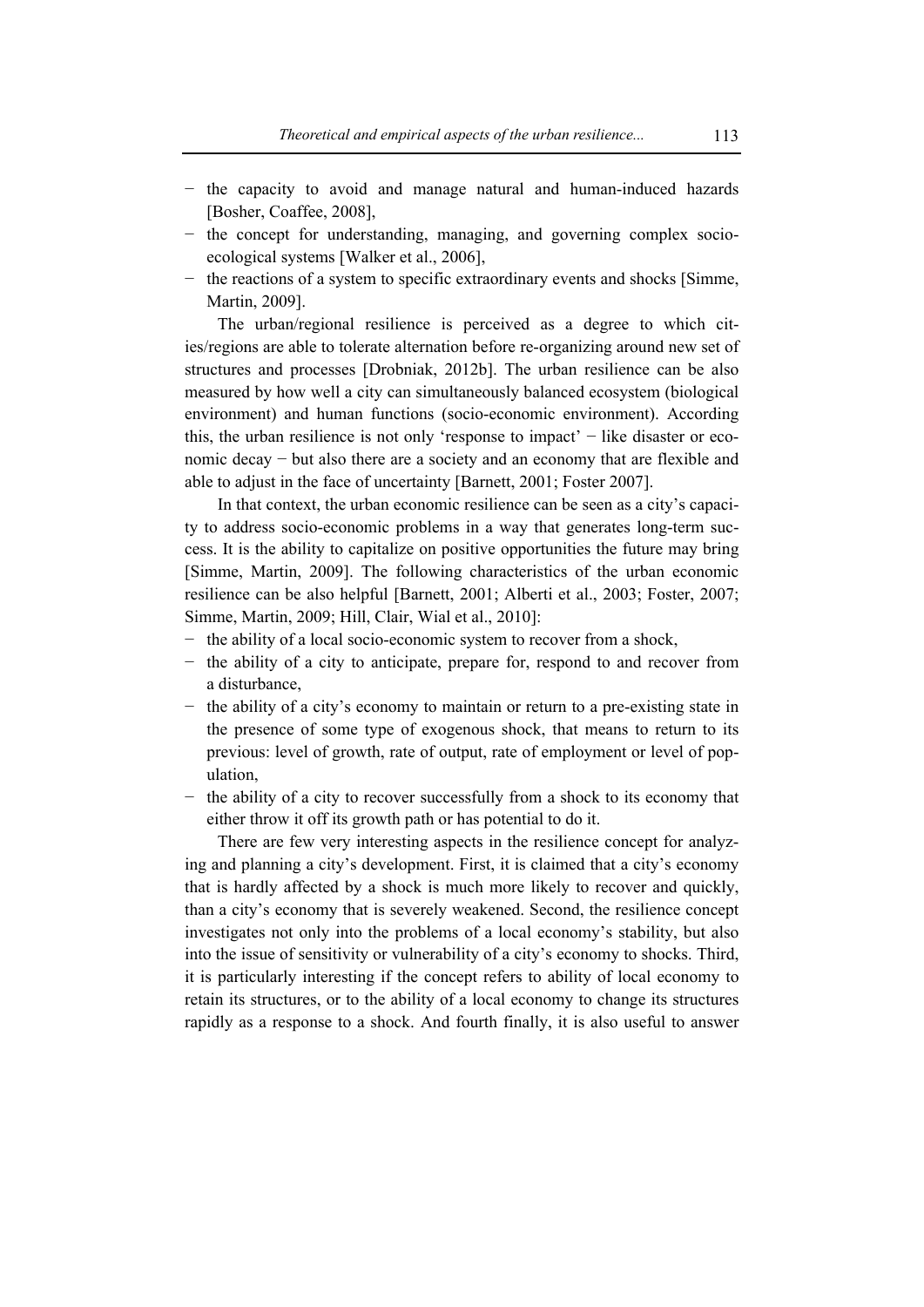the question how to assess the degree of a city's economic resilience or vulnerability to a shock?

If we combine these aspects one can noticed the urban economic resilience refers to the extent that a city is able to maintain socio-economic structure of accumulation or to the extent that a city is able to make a rapid transition from one socio-economic structure of accumulation to another. According this, the urban economic resilience is unlikely to be invariant over time. It may depend on the nature of shocks and changes over time as a socio-economic structure of a city evolves.

These considerations make two basic approaches for the researches on the urban economic resilience, which are [Simme, Martin, 2009; Hill, Clair, Wial et al., 2010]:

− economic equilibrium approach,

− evolutionary approach.

First, economic equilibrist approach emphasizes the notion of ability of a system − like a city's economy − either to return to a pre-existing equilibrium [Pimm, 1984], or to move quickly to a new one. It is more traditional approach liked also with ecological literature sometimes called 'engineering resilience'. It is focused on the stability of a system near an equilibrium or steady state, and returning to a pre-existing equilibrium (before the turbulence). It is also explained as ability of a system (like a city) to absorb and accommodate perturbation without structure transformation or without collapse. That means that shocks move a city's economy off its equilibrium growth path, but with the assumption of self-correcting forces that bring it back onto the path. Mind that in the equilibrium approach − the problem is that if the urban economic resilience is defined as the ability to return to equilibrium after a shock, and thus it is difficult to reconcile the approach with the idea of urban development. Because the more resilient is a particular city the less it would change over time.

Second, evolutionary approach assumes that cities are examples of complex adaptive systems. They are living, dynamic, connected, and open. They constantly evolve in many and varied ways to both internal interactions and the influence of external factors [Batty, Barros, Alves, 2004]. The evolutionary approach – in contrast to economic equilibrist approach − is based on 'ecological resilience' that is focused on the issue whether disturbances cause a city to move into another path of development. So, the resilient urban economy would be one capable to absorb and accommodate extreme shocks without any significant change of structures, or that one which is able to create new socio-economic structures with success in a quick way. According this, there is no single equilib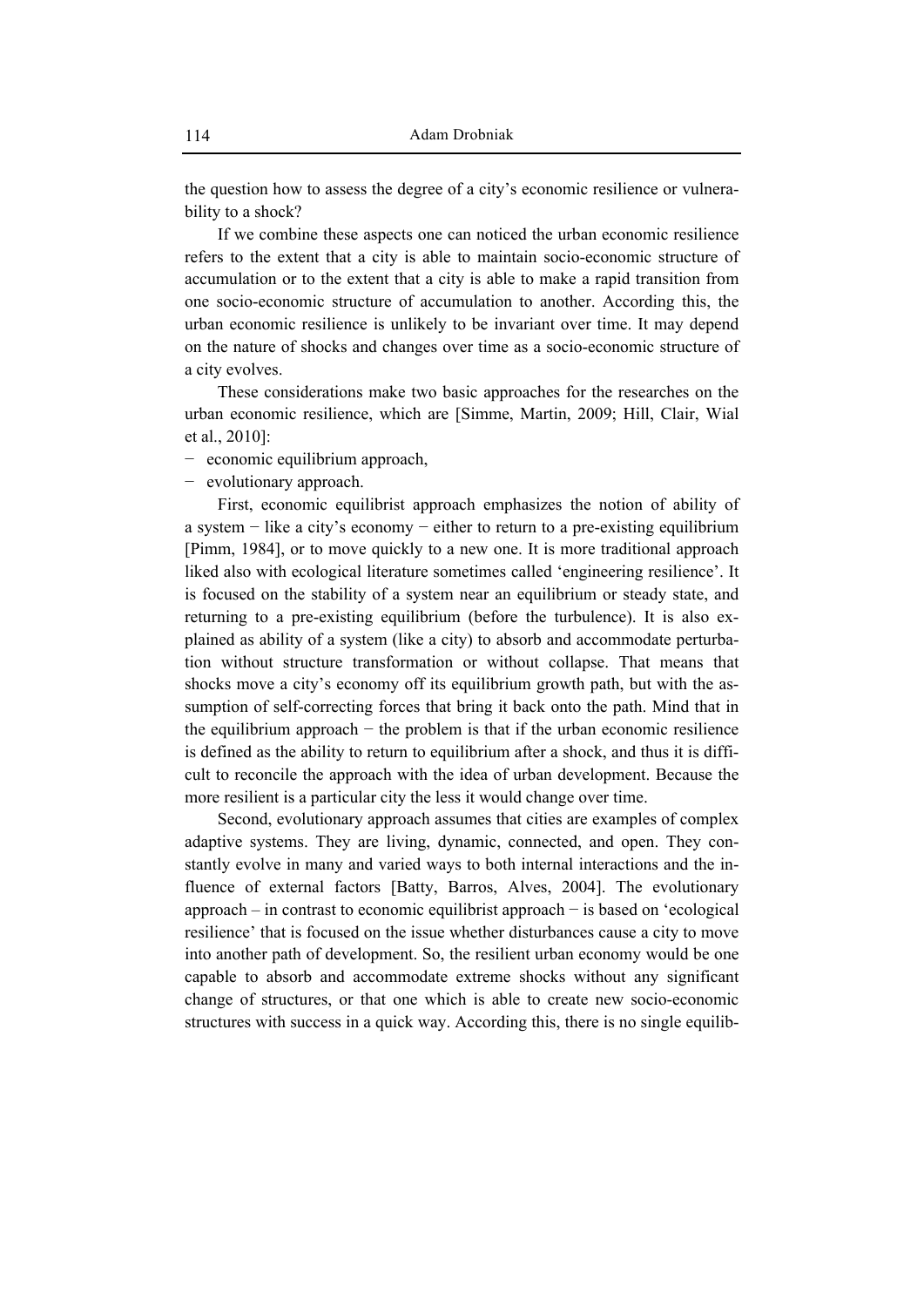rium state or path, but several possible states and paths, and a city's economy can be shifted from one such equilibrium to another by shocks. The resilient economy would be one that adapts successfully, resumes, or still improves its long run equilibrium path. Non-resilient economy would be one that fails to transform itself successfully and instead becomes 'lock-in' outmoded structure with lowering its growth-path.

# **2. Evolutionary approach – some detailed investigation**

Linking the urban economic resilience concept with the evolutionary approach opens few research perspectives that allow for further investigations and studies. These are [Simme, Martin, 2009]: Darwinism, Path Dependency Theory, Complexity Theory, Panarchy Model.

*Darwinism* emphasis the notions of variety and adaptability. *Variety* in an urban context can be seen as structural and sectoral heterogeneity in human capital or companies' behaviors. *Adaptability* in an urban dimension can be perceived as potential of local actors (like firms, institutions) to adjust to changing circumstances in an appropriate way. It is expected that variety and adaptability influence the urban economic resilience in several ways:

- High degree of local sectoral or functional variety is often claimed as a condition for resilience. That means cities having a more diversified economic structure are less prone to shocks, or at least more able to recover from them.
- Sectoral variety also determines innovative activity among local firms, although there is discussion whether a diversified industries structure is more favorable to innovation than specialized one.

*Path Dependency Theory* focuses on: historical continuity, 'lock-in' and new path creation. Standard path-dependency concept assumes the notion of 'lock-in'. This is the process whereby an urban economy becomes 'lock-in' in a particular trajectory of economic development [David, 2005]. Imparting the 'shock' into the path-dependency concept makes few interpretations:

- First: an urban economy is resilient if it is able to maintain its 'lock-in'. Thus, it is a positive attribute of a city's economy. This approach is related to *positive lock-in*.
- Second: 'lock-in' has a negative attribute as holding back the adaptation processes of a city's economy. So, path-dependency undermines the urban economic resilience – *negative lock-in*.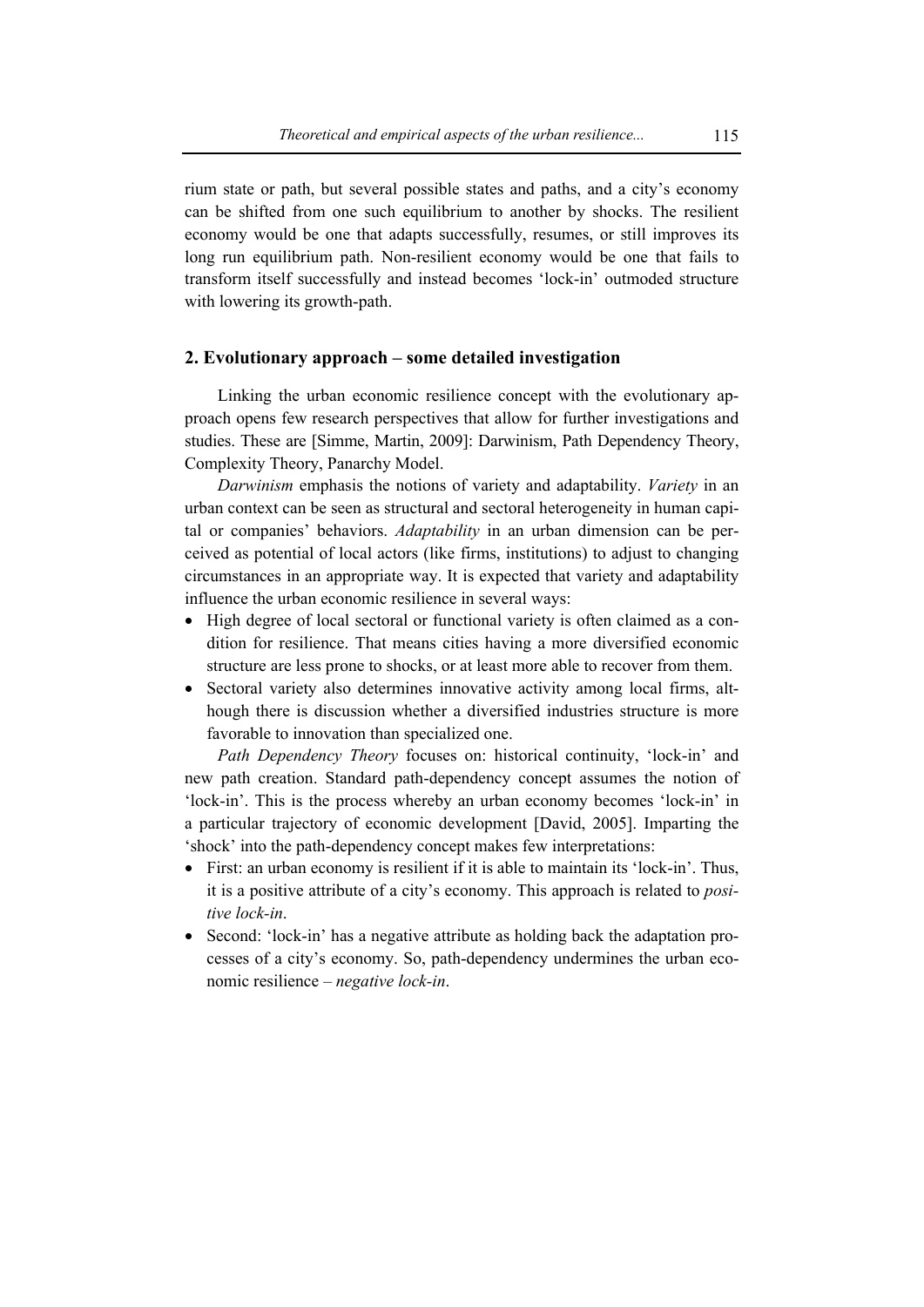According to *Complexity Theory* a city's economy represents complex adaptive systems with emergent patterns, behaviors and organization. These systems are characterized by several features [Martin, Sunlay, 2007] like:

- *degree of connectivity* it referrers to functions and relationships that are distributed across the system elements;
- *boundary* between a complex adaptive system and its environment; it is neither fixed nor easy to identify making its operational closure difficult;
- *non-linear dynamics* because of the complex feedbacks and the self- -reinforcing interactions among elements − with the results often characterised as path-dependence;
- *self-organization* − that means there are tendencies for the macro-scale structures and dynamics to emerge spontaneously out of the micro-scale behaviors of system elements.

The self-organization imbues complex system with the potential to adapt its structure and dynamics to response to changes from external environment or internal shifts.

*Panarchy Model* links resilience with the 'adaptive cycle'. It posits a four phase process of continual adjustment in ecological, socio-economic and environmental systems. Each phase of the model is characterized by varying levels of three dimensions [Pendell, Foster, Cowell et al., 2008]:

- the potential of accumulated resources to a system,
- the internal connectedness of system's actors or elements,
- the resilience, perceived as measure of system's vulnerability to shock with high resilience associated with phases of creative and flexible response.

The adaptive cycle model applied to the urban economy might have the form of two loops [Pendell, Foster, Cowell et al., 2008]:

- *exploitation to conservation* − relating to the emergence, development and stabilization of a particular economic structure and growth path;
- *release and reorganization* − relating to eventual rigidification and decline of a structure and then growth path, and the opening up of new potential types of activities and growth sources for exploitation.

In the *exploitation phase* a city's growth develops, human and knowledge capitals are accumulated. New local industries exploit comparative advantages. As growth continuous – in *conservation stage* − the connectedness among elements of a city's economy increases and the pattern of development becomes rigid. So, the resilience to potential shocks decreases. If shock appears the *release phase* will come. Structural decline and loss of growth momentum are likely to follow. Companies close or move out of a city, and the degree of con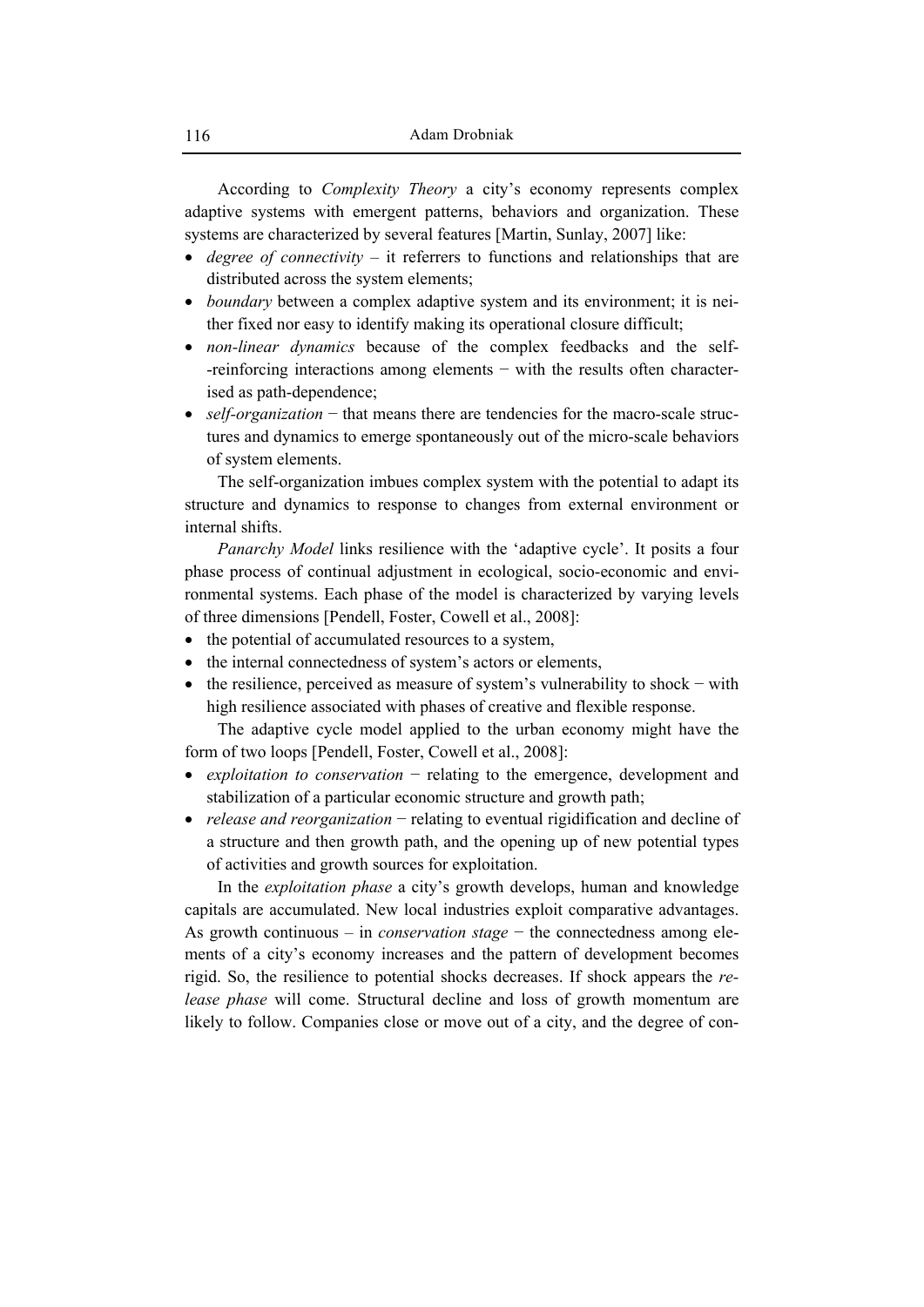nectedness decreases. Old patterns of production and institutional forms unravel and resources are released. The resilience is low but may increase. If *reorganization phase* would appear, the connectedness of system elements will be low, the potential for creation of new paths will be high, the trajectories of development will be open and thus resilience will be high. If, in this stage, new forms and activities as well as new technologies are introduced and start to be exploited, new comparative advantages appear, and new round of urban growth and accumulation will be set in motion. Creative and flexible response to shock depends on – among many others – innovative capacity of local firms, entrepreneurial capabilities and new firm formation, institutional innovation, access to investment capital, including venture capital, as well as willingness of workers to re-skill.

# **3. Researches on the urban economic resilience**

Only few researchers use the notion of resilience to the urban or the regional development problems. Among them they are: Hill [Hill, Clair, Wial et al., 2010], Wial, Wolman [Hill, Wial, Wolman, 2008], Gerst, Doms and Daly [2009], Hassink [2010]. Among others the resilience notions is used in application to different aspects of a socio-economic development. For example:

- Gleaser and Saiz [2004] run researches on importance of human capital in a region's resilience. According to them human capital along with educational attainment or skills of a region's workforce is major driver for growth and resilience.
- Briguglio [Briguglio, Cordina, Bugeja et al., 2006] investigated the concentration of a nation's exports in a few industries. According to him that kind of concentration inhibits resilience and suggests similar hypothesis for relation between regional export industries and resilience,
- Duval [Duval, Elmeskov, Vogel, 2007] made researches referring to public policies that restrict firms' ability to lay off or reassign workers. That kind of restrictions make shocks less severe, but also make them last longer. Policies that inhibit layoffs or promote unionization have similar effects.
- Feyrer [Feyrer, Sacerdote, Stern, 2007] run research on counties that experienced automotive and steel industry job losses in late 1970s and early 1980s in the U.S. According to him employment and population of these counties grew slightly a few years after a shock, but then failed to growth during approximately two decades after shock. Counties with dominance of automo-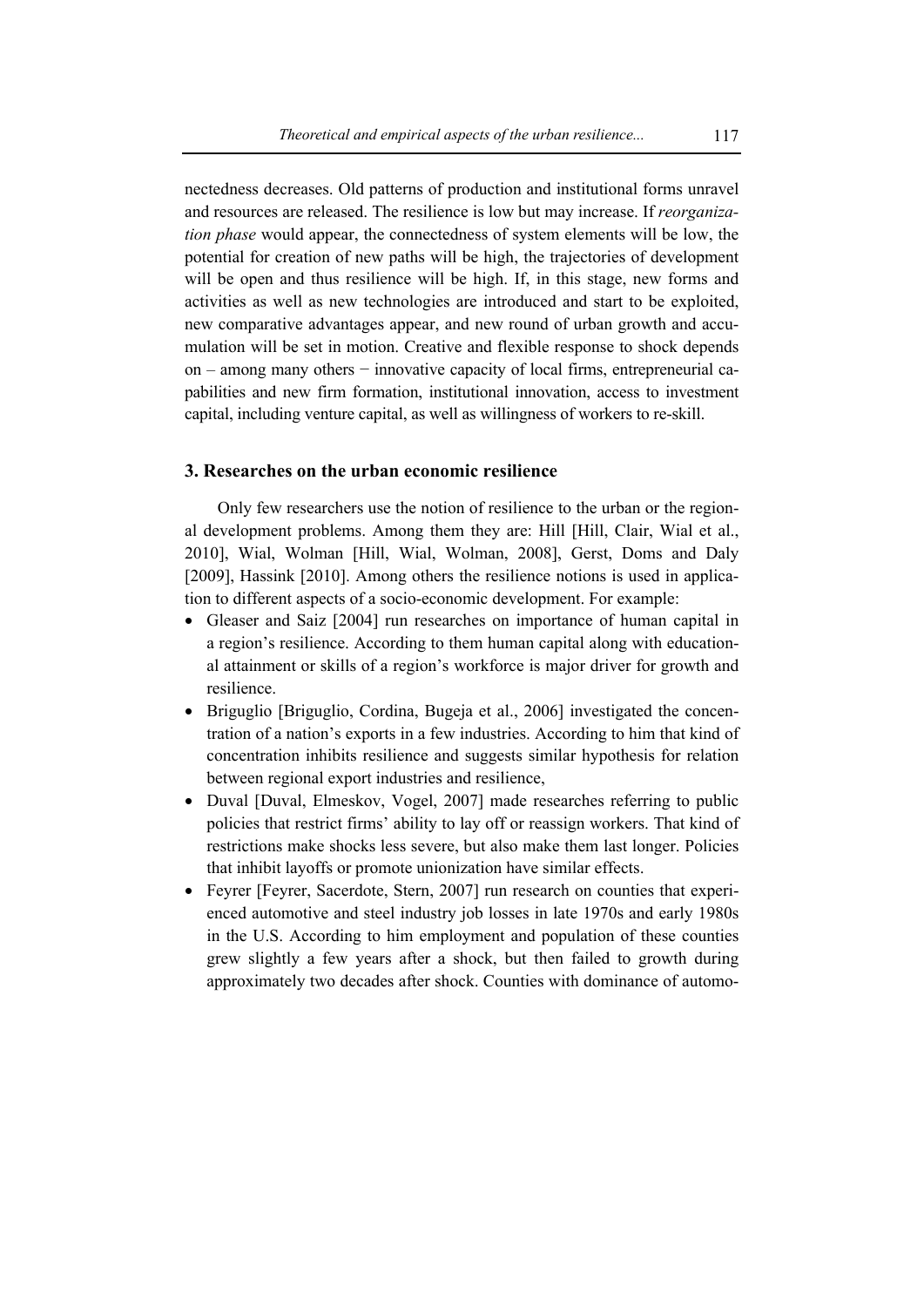tive or steel industry where more shock-resistant if located near large metropolitan areas.

- Christopherson and Clark [2007] claim that the growth and the regional resilience may be inhibited by a domination of: regional labor markets, suppliers, R&D pipelines or the channels of informal business association and communication by a few large vertically integrated firms.
- According to Nunn [2009] region-specific institutions, behavioral norms, knowledge, and technology have long-lasting impacts on the economic development of countries and regions − as well as on their resilience.
- Desmet and Rossi-Hansberg [2009] conveyed researches on regional resilience. According them the regional economies can be renewed if their firms can introduce new goods or services for export or use new technologies to produce such goods and services after experiencing a shock in relatively quick way.
- Gerst [Gerst, Dooms, Daly, 2009] prepared the study that explores the different path of development in IT centres localized in urban areas in the U.S. (after the IT bust in 2000). The research revealed that the impact of decline and the path of recovery varied considerably, showing differences in the urban economic resilience. IT centres specialized in IT services performed better than those in manufacturing because of their highly educated labor force. Some IT centres, specialized in IT services, even maintained growth due to their adjustment to changes in demand.
- Kolko and Neumark [2010] run the study on economic shocks to regional and industry employment. According to them level of employment is less likely to decline in locally owned chains of firms.

Direct reference to the concept of the urban economic resilience one may find in Hill's research on the urban economic resilience in metropolitan areas of the U.S. [Hill, Clair, Wial et al., 2010]. According to him, cities that experienced employment shocks recover to their pre-shock employment rate, but not to their pre-shock employment levels within eight or fewer years [Hill, Clair, Wial et al., 2010]. Metropolitan area's industry structure affects the probability that region will experience a downturn (old structure − higher probability of downturn). Durable goods manufacturing make a metropolitan area more susceptible to the economic downturns because of a cyclical demand for durable goods which makes employment in that sector vulnerable to economic shocks. It could be resilient again in case of eventual rise of demand for such type of goods.

Health care and public administration make a city less vulnerable to shock. Similarly, large number of major diversified export industries makes a metropol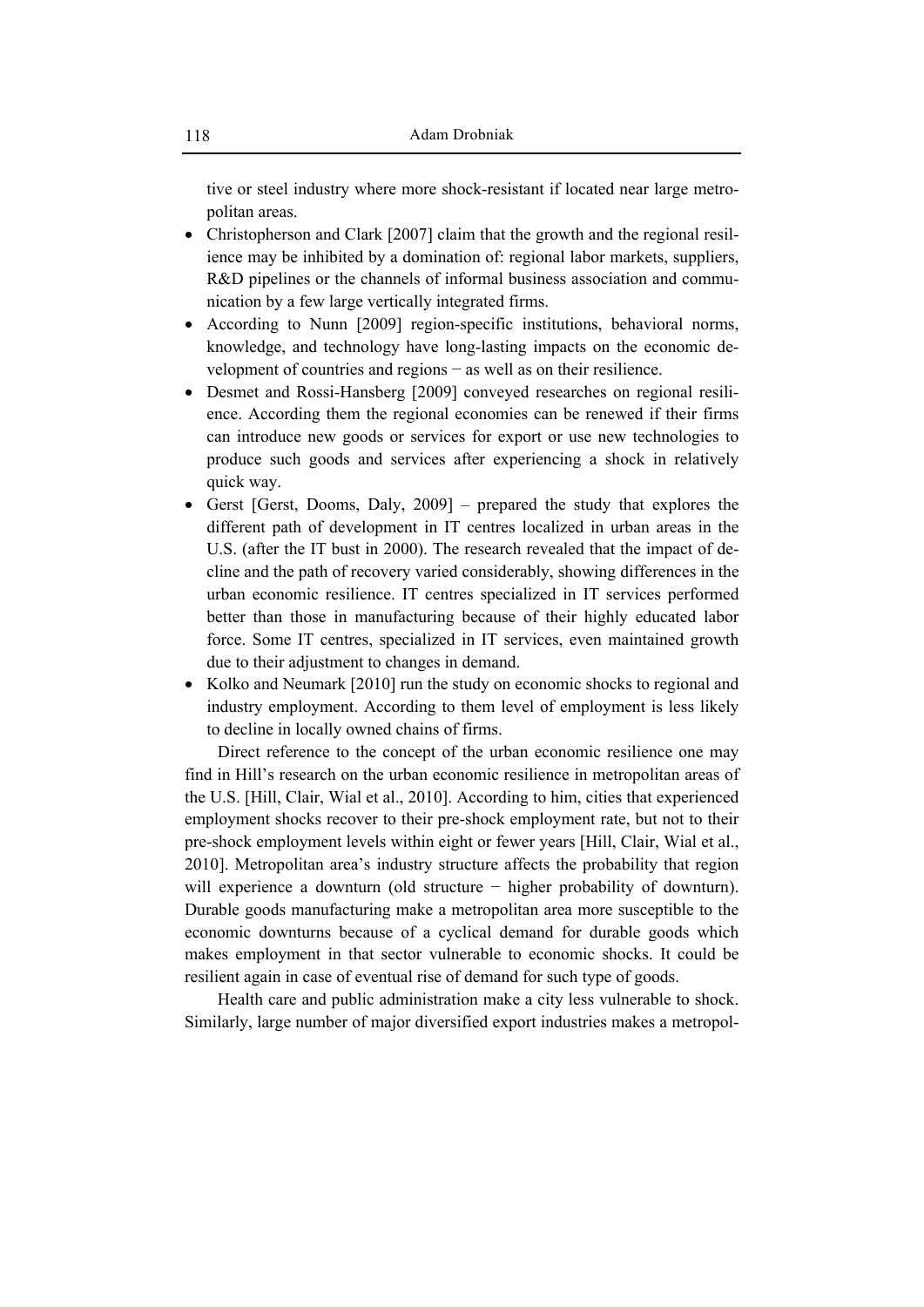itan area less likely to experience downturn. Thus less concentrated a city's export sector the more protected is a city from economic shocks. Areas with more flexible labor markets may be likely to recover their employment after a shock. But large share of population with low levels of education are more susceptible to downturns − it could be resilient if after a shock, pre-shock demand for low qualified workforce will return.

One can also find the examples of research networks, projects institutions aimed at examining the resilience concept in regional and urban context. For instance: *Building Resilience Regions* – the research network establish in 2006 by MacArtur Foundation [Building Resilience Regions, 2006]; *Stockholm Resilience Centre* − organized into themes that address different issues of resilience, adaptation, vulnerability and transformation [Stockholm Resilience Centre, 2010]; *World Bank's Cities Alliance* [World Bank Cities Alliance, 2010]*; Resilience Alliance Initiative for Transitioning Urban Systems Towards Sustainable Future* – the research network established in 2007 by CSIRO Canberra, Arizona State University, Stockholm University [Resilience Alliance Initiative for Transitioning Urban Systems towards Sustainable Future, 2007].

In recent years, especially in the period 2015-2016, the new research has emerged on the concept of resilience. One of the examples is presented by Martin et al. [2016], who proposes clarifying approach to measuring resistance and recoverability from economic shocks, along with defining the role of industrial structures in forming these kinds of reactions. Another example of measuring resilience in the case of Wales under the base of employment volume is presented by Sensier and Artis [2016]. The evolutionary perspective is further explored by Martin and Sunley [2015] who highlight the need to take into regional studies aspects referring to: more holistic and systematic ontology, 'deep contextualization' in evolutionary analysis, examine the degree to which spatial economies can construct their own environments. The findings referring to Polish context in regions transformation, i.e. Małopolska region, one can also find in Domański et al. [2008].

# **4. Empirical elaboration – preliminary studies on the urbane economic resilience in selected Polish and Czech cities**

### **4.1. Methodological remarks**

Preliminary the urban economic resilience can be assessed by comparison of popular dynamics indexes referring to the cities development in aspects such as number of: population, employment, unemployment, companies, small and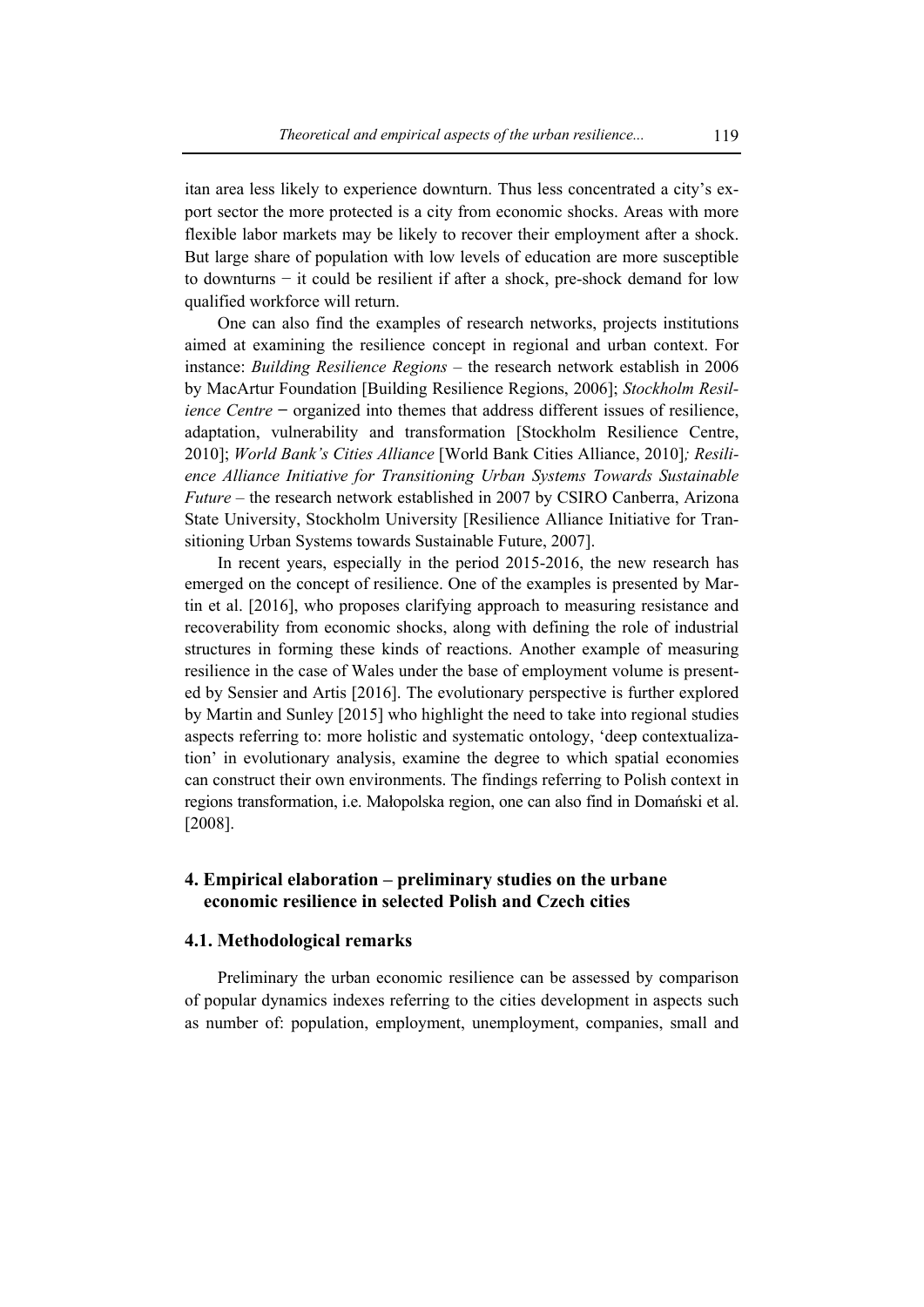medium size companies, as well as level of taxes income or volume of production. This preliminary assessment of the urban economic resilience one can find in works of Hill [Hill, Clair, Wial et al., 2008] and in the studies referring to a city's resilience indexes [Strengthening Local Economies, 2011]. Comparison of the values of such indexes looks to be more useful in an empirical research if the indexes cover one or more decade, and they are linked with cities having different development history, like these for example with post-industrial 'background', and those without it. Because of the internal and external challenges which occur in them probably in different way. Especially in the post-industrial cities, the urban economic resilience concept along with its preliminary assessment helps to understand serious problems of adaptation arising from features of this kind of areas like [Lever, 1987; Drobniak, 2012a]:

- − release of large number of low qualified workforce,
- − factories closedown,
- − income polarization,
- − living conditions polarization along with unequal assess to public services,
- − de-urbanization,
- − decrease of tax revenues,
- − ghettoization,
- − loss of the socio-economic importance of a city in a country and abroad,
- − leaving of the post-industrial areas unused in a city's centre and its other districts.

Tracking the values of the indexes along with the cities' backgrounds allows in consequence for quick assessment of a particular city's economic resilience level and for drawing conclusions about the factors determining it.

Presented empirical research is based on few case studies, which focus on assessment of the urban economic resilience level in the selected post-industrial cities (Katowice, Bytom, Wałbrzych, Ostrava, Karvina) in relation to few Polish cities which have had different conditions of economic development in last 15 years (e.g., not linked with an industrial origins). Among comparative cities the following were identified: Wrocław and Kraków. Focusing on the post-industrial cities in comparison to other, vibrant cities, which are often showed as the examples of dynamic growth, it will allow for better understanding of the notion of urban economic resilience.

Empirical study includes the following research tasks:

- Synthetic description of the socio-economic background of analyzed cities.
- Identification of the analyzed cities development paths by calculation of the indexes covering selected typical socio-economic potentials of a city like: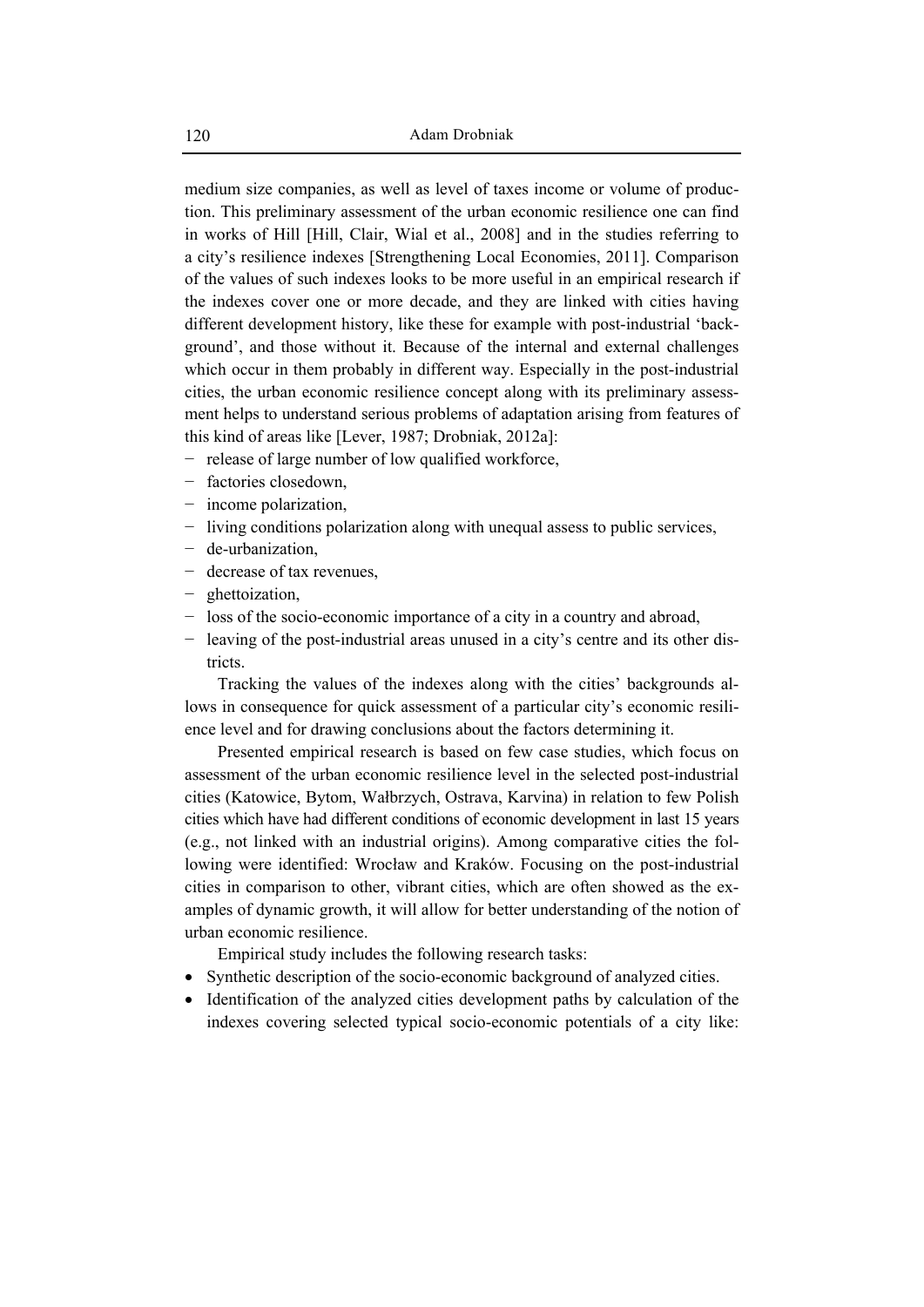population level, employment level, number of individuals running firms, budgets' revenues from companies' profit taxes. The Hill approach was used in that part of the research [Hill, Clair, Wial et al., 2010].

• Formulation of the conclusions concerning to level of the urban economic resilience with application of the research findings from Simme and Martin investigations [Simme, Martin, 2009], in the light of the evolutionary approach and the adaptive cycle model.

# **4.2. Socio-economic background of the analyzed cities**

Katowice (population of 306 thousand of inhabitants in 2010), as the capital of the Silesia Region (NUTS2 level, 4.6 million of inhabitants), is having the highest population and service sector potentials of the Upper Silesian Agglomeration (also called Silesia Metropoly)<sup>1</sup>. The Agglomeration remains the largest urbanized and industrialized area in Poland, numbering around 2 million inhabitants. Its rapid social and economic growth in the twentieth century was associated with a development of heavy industry, mainly mining and metallurgy sectors.

In the case of Katowice and the Agglomeration processes of restructuring of heavy industry left their indelible 'mark' on the social and economic structures. The effects of structural changes in 1995-2010 were manifested i.a. in the level of unemployment, the number of companies, population's potential, and the size of investment [Drobniak, 2003]. The scale of these effects was also different in relation to individual cities and towns of the Agglomeration. Some of them, like Katowice, grown up to be leaders of change in terms of development of the service sector, attracting foreign direct investment, creation of new businesses and jobs. In other cities and towns (like for example: Bytom) the processes of restructuring traditional industries have had such a large socio-economic impact that the processes of their redevelopment − even now − are relatively weak [Suchaček, Wink, Drobniak, 2012].

Significant changes, which certainly influenced the dynamics of development of Katowice, in recent years are: financial crisis from 2008 resulting in decline of the foreign investors' interest of the city, rejection of the candidature of Chorzow (neighboring town belonging to the Agglomeration) for EURO 2012, and also the rejection the application of Katowice into the European Capital of Culture 2016.

<sup>&</sup>lt;sup>1</sup> The city's residents constitute approximately 16% of the Agglomeration's population, and the potential of service sector is approximately 30% of the overall services' sector potential within the Agglomeration.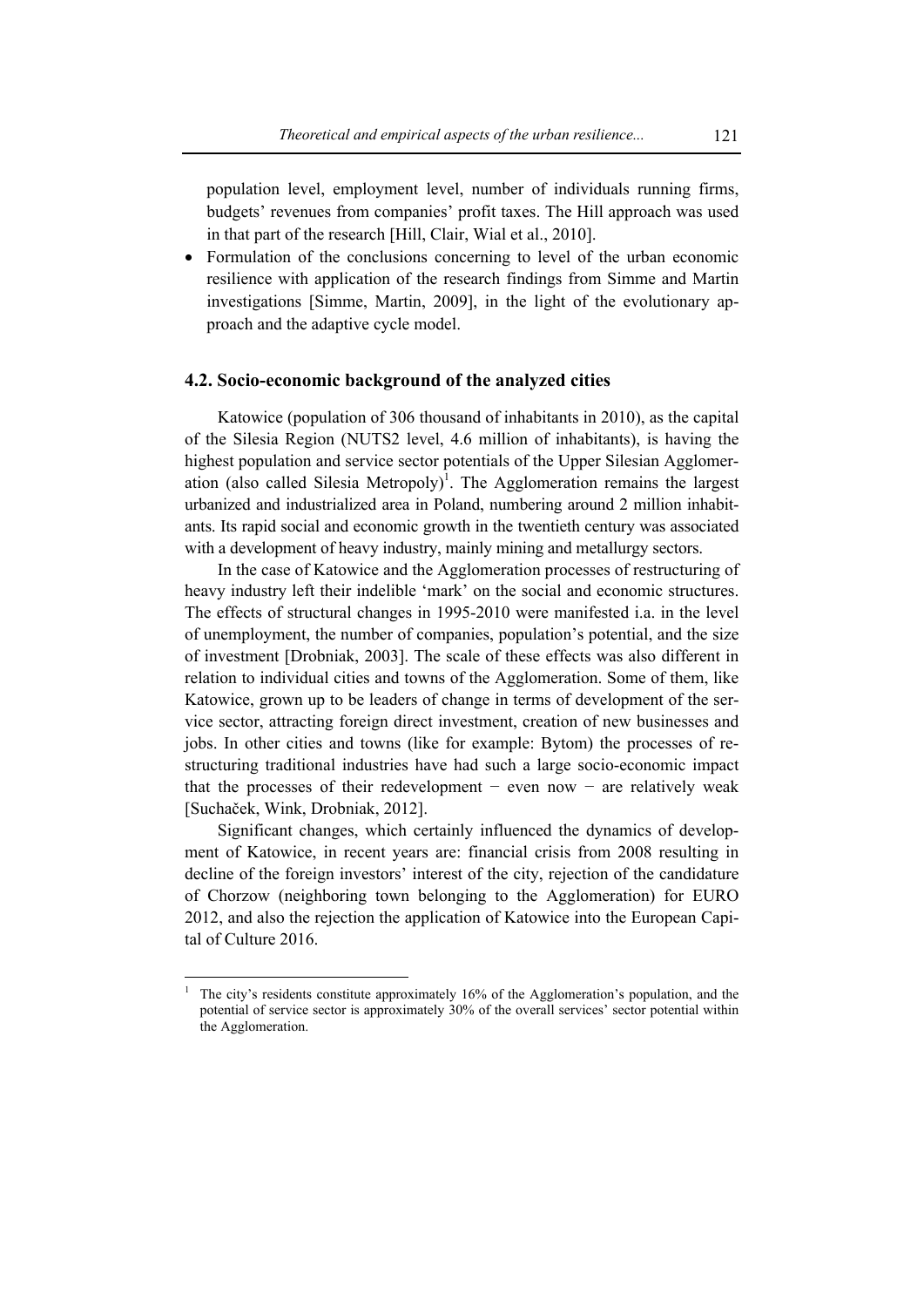Bytom it is one of the oldest towns in the Upper Silesia Agglomeration and Silesia region, boasting a 750-year-long history. Despite that fact, Bytom is a classic example of a post-industrial city. Not so long ago, Bytom was perceived as a town of coal and steel. These two heavy industries played an essential role in the life of the local community and represented decisive factors for its economic welfare. However, economic transformations in 1990s exerted a substantial impact on the town's current situation. The restructuring efforts deployed at the traditional economy sectors, notably coal mining and steel industry, have definitely closed this chapter in Bytom's history. At the moment, out of seven coal mines and two ironworks, only one coal mine operates. Consequently, the economic base of the town has been destroyed and, what important for the town development, it is still not recover (after 15 years from the 'start-up' of restructuring). Bytom is trying to change its image from the town of coal and steel to the town of services, especially those connected with the culture industry.

Wałbrzych is about 120 thousand inhabitants town in the Lower Silesia Region (NUTS2 level, 2.9 million of inhabitants), which along with other 15 towns and villages forms an urban functional area called Wałbrzych Agglomeration (about 290 thousand of inhabitants). The town in XX century was labeled the centre of mining in this part of Silesia. Due to an economic unprofitability all mines operated in the Walbrzych's area were closed in the middle of 1990s causing excessive growth of unemployment, decay of the economic base and extreme social problems referring to crime, poverty and polarization of living conditions. Socioeconomic collapse of the area has taken such proportions that Wałbrzych began to be perceived in notions of 'a valley of poverty'. For example in the first decade of the XX century the unemployment rates of the area significantly exceeded 20%-25%, and the local authority was involved in corrupt systems along with fraudulent of local elections.

Contemporary socio-economic background of Ostrava is strongly determined by its industrial heritage linked with coal mining, metallurgy and machinery industry. This heavy industrial lineament was a reason of relatively monoeconomic structure measured by the number of employment in industry − not only for Ostrava but also for its region. In 1990s deep restructuring of traditional industries caused extensive drop in the Ostrava's number of workplaces. New services sector started to develop, but despite of the positive shifts in the economic structure guided by services, including those based on information and culture, Ostrava and its region still strongly dependent on metallurgy, chemical industry, machinery industry, energy supply, and construction. This postindustrial picture of the city is on the one hand positively reinforced by its appli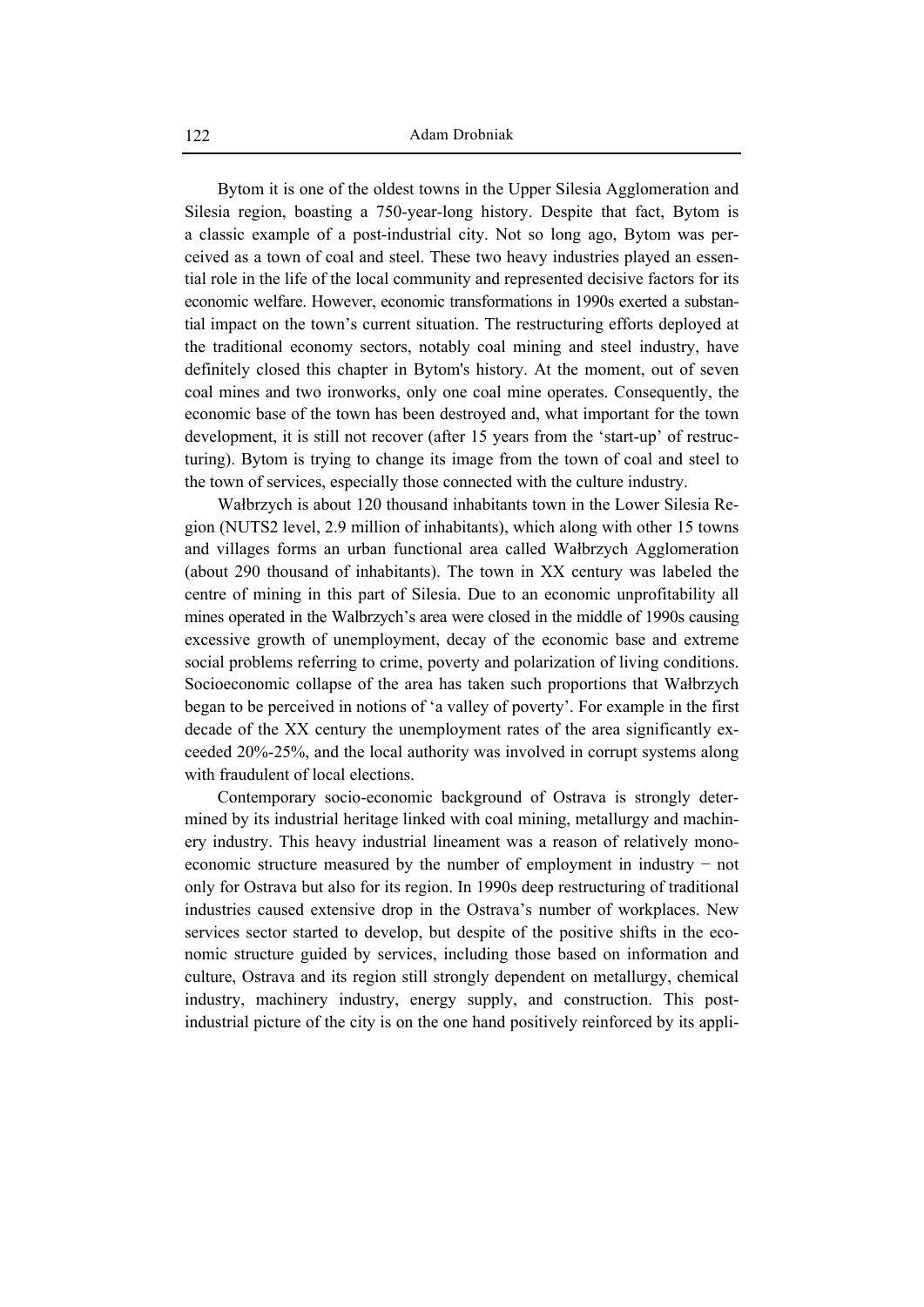cation to the European Capital of Culture, new international road and train connection, inflow of direct foreign investment and on the other hand negatively by the social and environmental problems.

In contrast to Ostrava, where all coal mines were closed, Karvina is an example of the town in Ostrava Agglomeration where this kind of economic activity is dominant. Karvina town, similarly like Katowice city, undergone dynamic urbanization and industrialization processes. Because of excessive development of the coal mining industry its population grew from 8.9 thousand at the end of XIX century to nearly 80 thousands in 1970s. There are still four mines operated in Karvina area grouped within the Association of Ostrava-Karvina Mines – the only company extracting hard coal in Czech Republic – which employs over 17 thousand workers.

Wrocław and Kraków are perceived as two examples of Polish cities, with dynamic economic growth, increasing population (or keeping the number of population on a stable level at least), attractive real estate market, easily attracting the foreign direct investors, and moreover with low level of unemployment. Both cities are the capitals of NUTS regions (Lower Silesia in the case of Wrocław, and Małopolskie Region in the case of Kraków). Both are also perceived as big cities in Polish typology of urban areas. That is: Wrocław about 620 thousand inhabitants and Kraków about 740 thousand inhabitants. Moreover, in terms of population Karków 'broke' Łódź city and has become the second largest city in Poland during last 15 years. Wrocław successfully has applied for the European Capital of Culture for 2016.

# **4.3. Examining the urban economic resilience**

Let's have a look briefly at the **population** historic trends of examined cities and towns (see the Figure 1). The basic index measuring a city's urban resilience is based on dynamics of a particular city population in relation to a given period. Because of data accessibility the population indexes of surveyed cities and towns cover the period from 1995 to 2010. In 2010 the population indexes in towns and cities like: Bytom (80.8 in 2010), Wałbrzych (85.8), Katowice (88.4), Karvina (90.5), Ostrava (93.5) clearly show that all post-industrial areas lost their human potential in contrast to cities which economic base is more diversified and has not industrial character. According to the adaptive cycle model all the post-industrial examples are in the release phase which is attributed by the firms' closedown, unravel of old patterns of production and disengagement of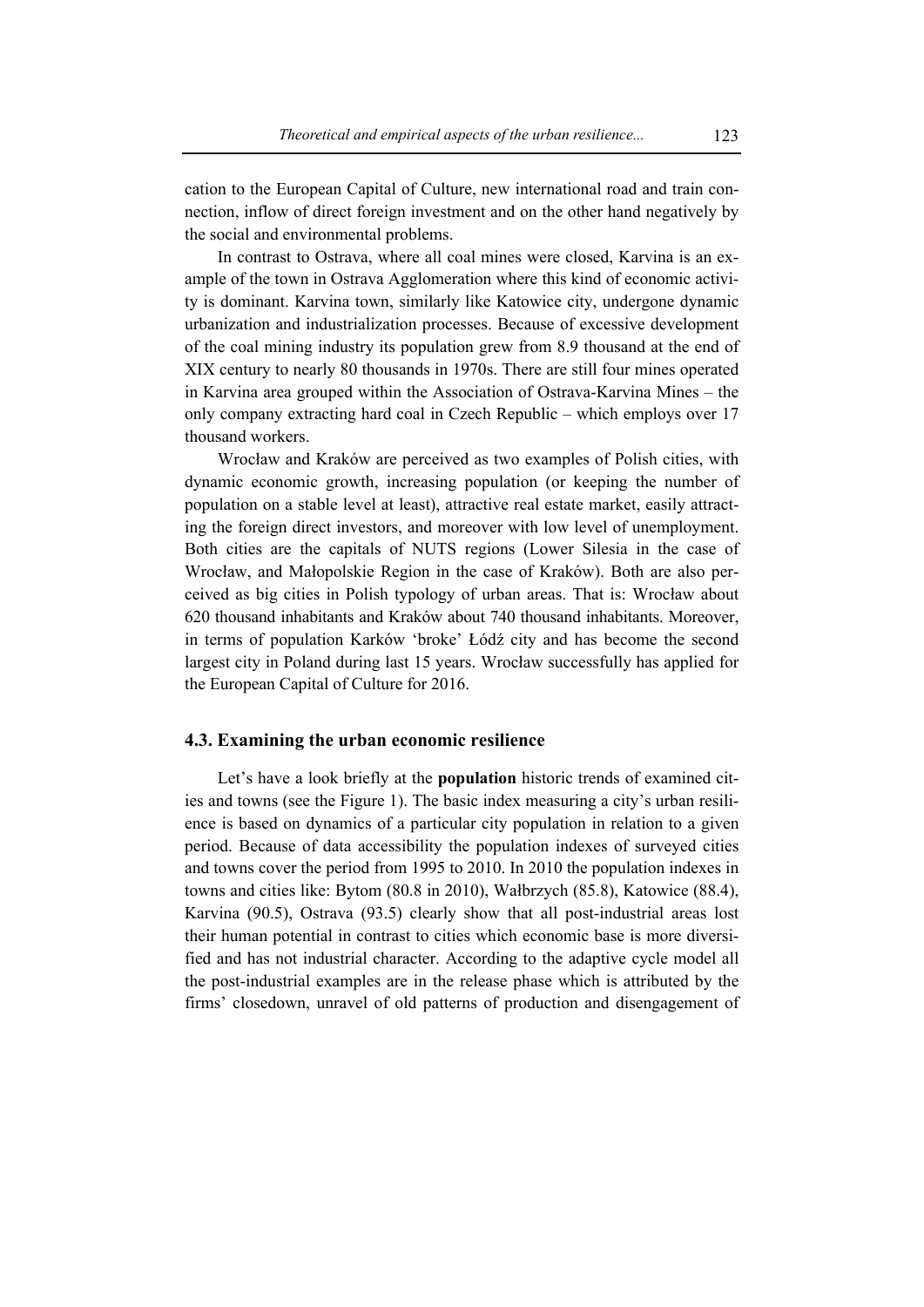resources. In some of the surveyed post-industrial areas loss of human potential is strongly significant and exceeded 15% of its level form 1995 (Bytom, Walbrzych). These are examples of towns where the old industrial economic base connected almost exclusively with mining 'disappeared'. And it was not rebuild by a new sector or the sectors with comparable size.

Another two examples of the post-industrial cities, that are Katowice and Ostrava, look to be less 'injured' by shocks caused by the mines closedown than Bytom and Wałbrzych. Of course they are affected by shrinking human potentials' problems, but negative population dynamics is lower (than in Bytom and Walbrzych). In both cases the cities benefit from their administrative functions (self-government, education, culture, health care), which characterize relatively low level of vulnerability to the economic shocks. Their efforts connected with applications to the European Capital of Culture, with strong involvement to change their image as well as attractiveness may indicate their entrance into reorganization phase (according the adaptive cycle model).



**Figure 1.** Population index of surveyed cities and towns (1995-2010)

Source: According data of Central Statistical Office in Warsaw and Czech Statistical Office.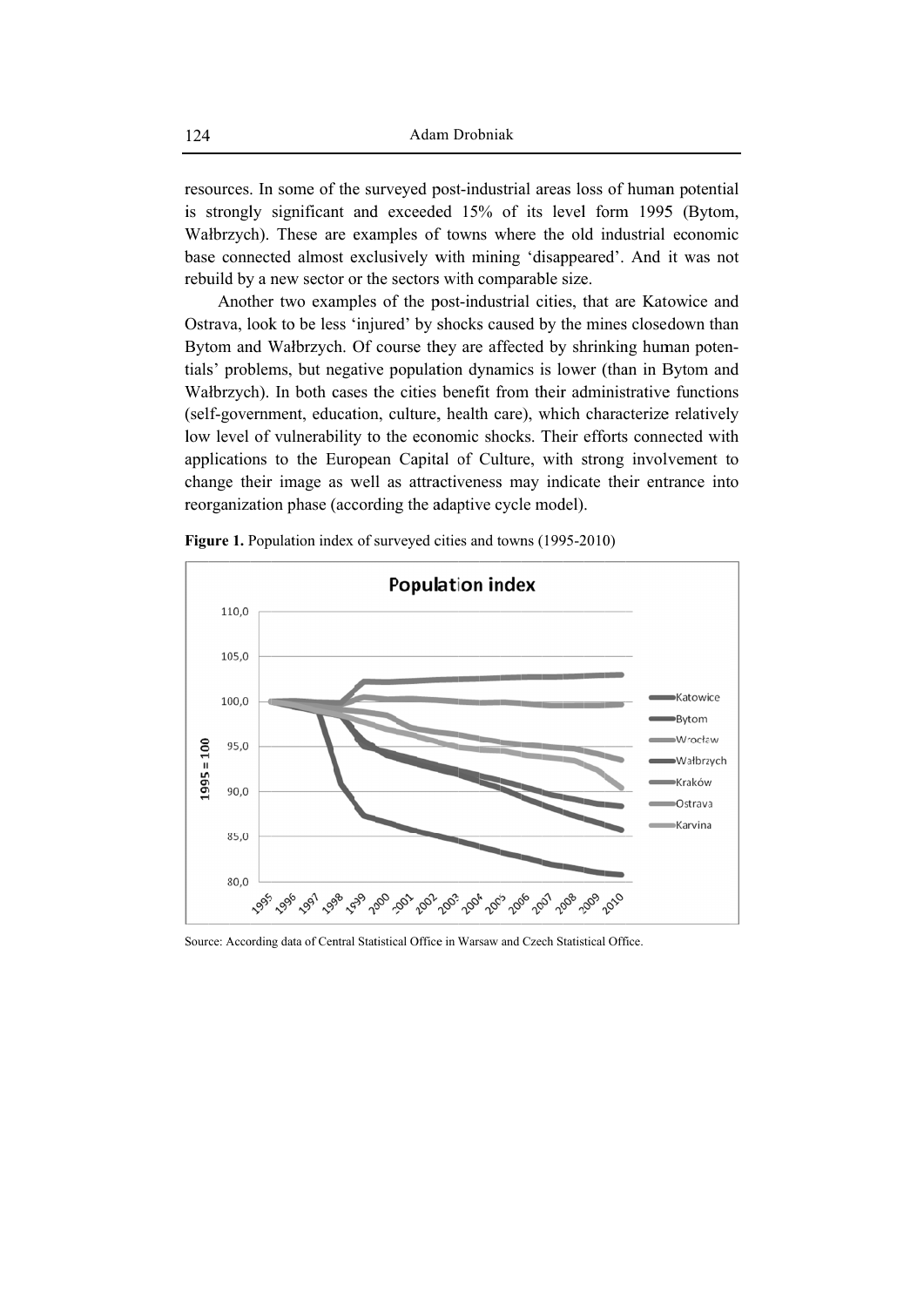And finally Wrocław and Karków. The population index of Kraków showed increase during whole surveyed period (1995-2010). The city is probably within another exploitation phase according to the adaptive cycle model. It is surprising especially during the last years of financial and economic crises in many parts of the world, but Kraków looks to be 'shock-resistant'. Because of the strong cultural, educational and administrative assets Kraków appears as not only the capital of Małopolskie Region, but also as the economic centre of south-western part of Poland influencing also on migration from the postindustrial Silesia Region. Its economic base was always (and still is) highly related to the resilient functions connected with higher education, specialized administrative and heath care functions, small and medium sized companies. Entrepreneur spirit linked with high value of social and creative capitals as well as inhabitants' providence also make Kraków the city of magnet, which successfully attracts external businesses and people.

Wrocław is similarly diversified, but not to such extent like Kraków. After the Second World War it was settled by refugees from the eastern parts of Poland (these parts were incorporated to the Soviet Union). The third generation grew up in Wrocław and it started to perceive it like its own city. Population index for Wrocław shows, its human potential slightly changes over the surveyed period, but these changes not exceeded 0.5%. According to the urban economic resilience concept one must say the city characterizes relatively stable population level despite of de-urbanization processes that have appeared in Poland. In last decade significant number of the foreign direct investment has been located in Wrocław and its surroundings, and also the city has benefited from direct, quick motorway connection with Germany.

The urban economic resilience of surveyed cities and towns is more clearly visible by the value of the employment index<sup>2</sup> (see Figure 2). All cities and towns are the subject of employment fluctuation over last 15 years. But only in the case of Kraków and Wrocław employment levels in 2010 exceeded their values from 1995, which indicates good level of their urban economic resilience. The group of post-industrial cities and towns is not so succeeded. Among them the worst case is Bytom, which lost more than 50% of its workplaces and it was not able to recover them during the surveyed period (not resilient). The number of workplaces in Wałbrzych increased indeed from 2001 to 2008, but then declined to about 80% of its level from 1995 (not resilient). The trends of the em-

 $\overline{a}$ 

<sup>2</sup> Because of lack of empirical evidence of employment for Karvina, the town was not taken into analysis.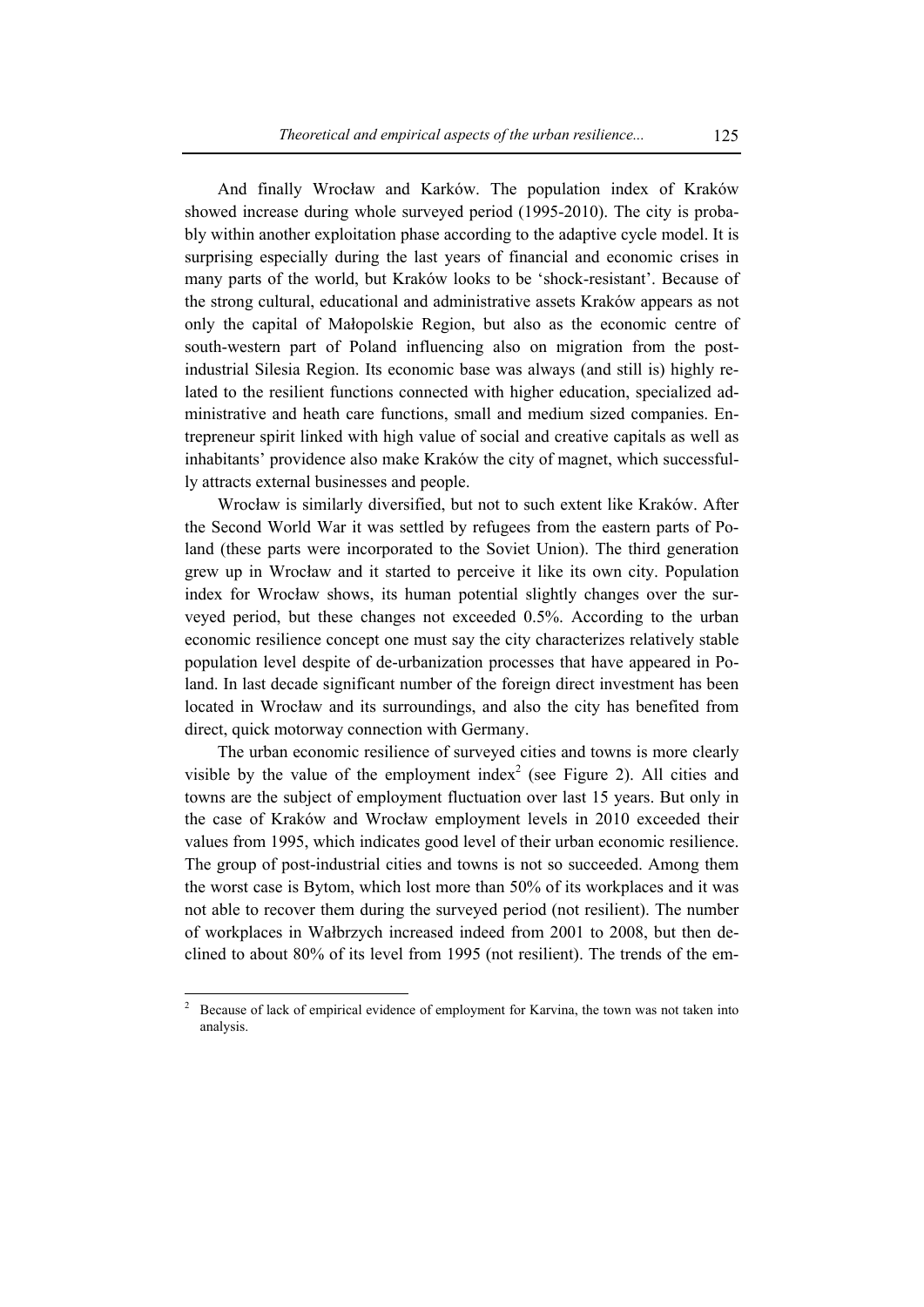ployment level in Katowice and Ostrava are almost identical from 2000. Both cities were losing workplaces by whole decade from 1995 till 2004. After this period their number of workplaces started to grow, and began to stabilize at around 85% of their capacity from 1995 (low resilience – they have not bounced back to their previous levels).



Figure 2. Employment index of surveyed cities and towns (1995-2010)



Source: According data of Central Statistical Office in Warsaw and Czech Statistical Office.

Another index depicting the urban economic resilience refers to entrepreneurship level in the surveyed cities and towns (see Figure 3). It is based on the number of individuals running their own firms as indicator showing the basic economic viability of a given city. Regarding Polish cities, the value of entrepreneurship index in all cases recorded an increase. The post-industrial cities and towns like Katowice (111) and Bytom (119) are characterized by significantly lower level of entrepreneurship's potential increase in comparison to Kraków  $(172)$  and Wrocław  $(142)$ . This means less resilient reaction of the local entrepreneurship capital to changes occurring during surveyed period in the postindustrial cities, than in those with not "industrial heritage". But, the real surprise is the uncommon level of entrepreneurship index in Walbrzych, the town where the economic base linked with mining was completely collapsed. Detailed reflections associated with Wałbrzych and its entrepreneurship's potential indi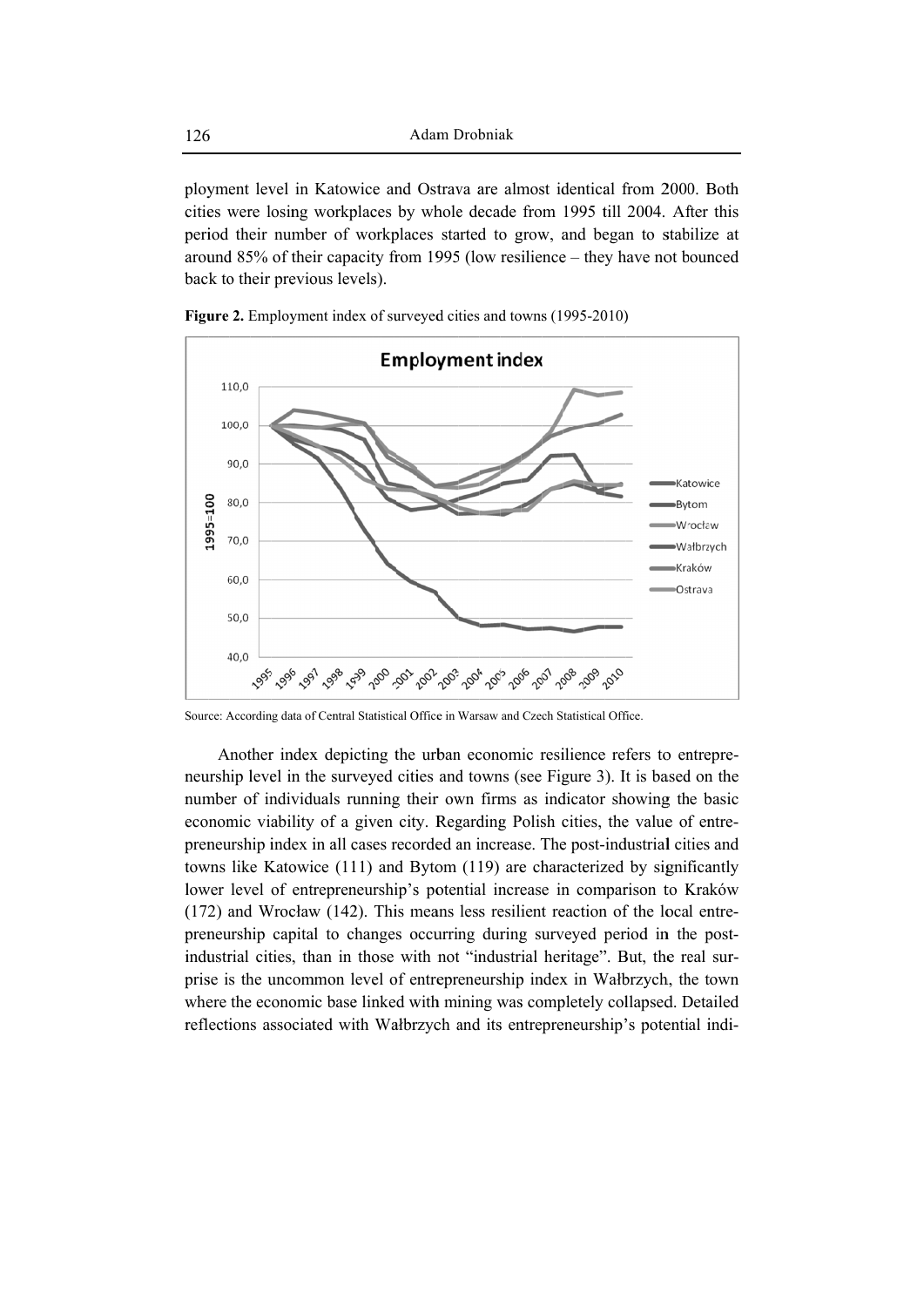cate that after closing down all mines operated in Walbrzych area relatively large part of its population was deprived of the economic base, and was 'forced' to entrepreneurial behaviors to earn a living. But these assets of entrepreneurial capital are running out (drop of the entrepreneurship index in year 2003-2009).



Figure 3. Entrepreneurship index of surveyed Polish cities and towns (1995-2010)

Source: According data of Central Statistical Office in Warsaw.

In the case of Ostrava and Karvina<sup>3</sup>, their indexes of entrepreneurship are quite similar to Polish post-industrial cities like Katowice and Bytom. The level of entrepreneurship both in Ostrava and Karvina rose to 114 (2000-2010). The decline in entrepreneurship indexes for Ostrava and Karvina is reported (higher than in surveyed Polish cities) in years 2008-2009 (the financial crisis impact).

And last empirical 'glance' on the urban economic resilience of the surveyed cities, which refers to their financial potential. This time resilience of the cities was measured by the inflow of income taxes from companies (located in the particular city) to the cities' budgets. This kind of index is relatively good approximation of economic condition of firms – especially when the volume of production, sale or a given city's GDP cannot be obtained or measured. More-

<sup>3</sup> Both cities were analyzed separately from Polish cities because of lack of data referring to period from 1995-1999.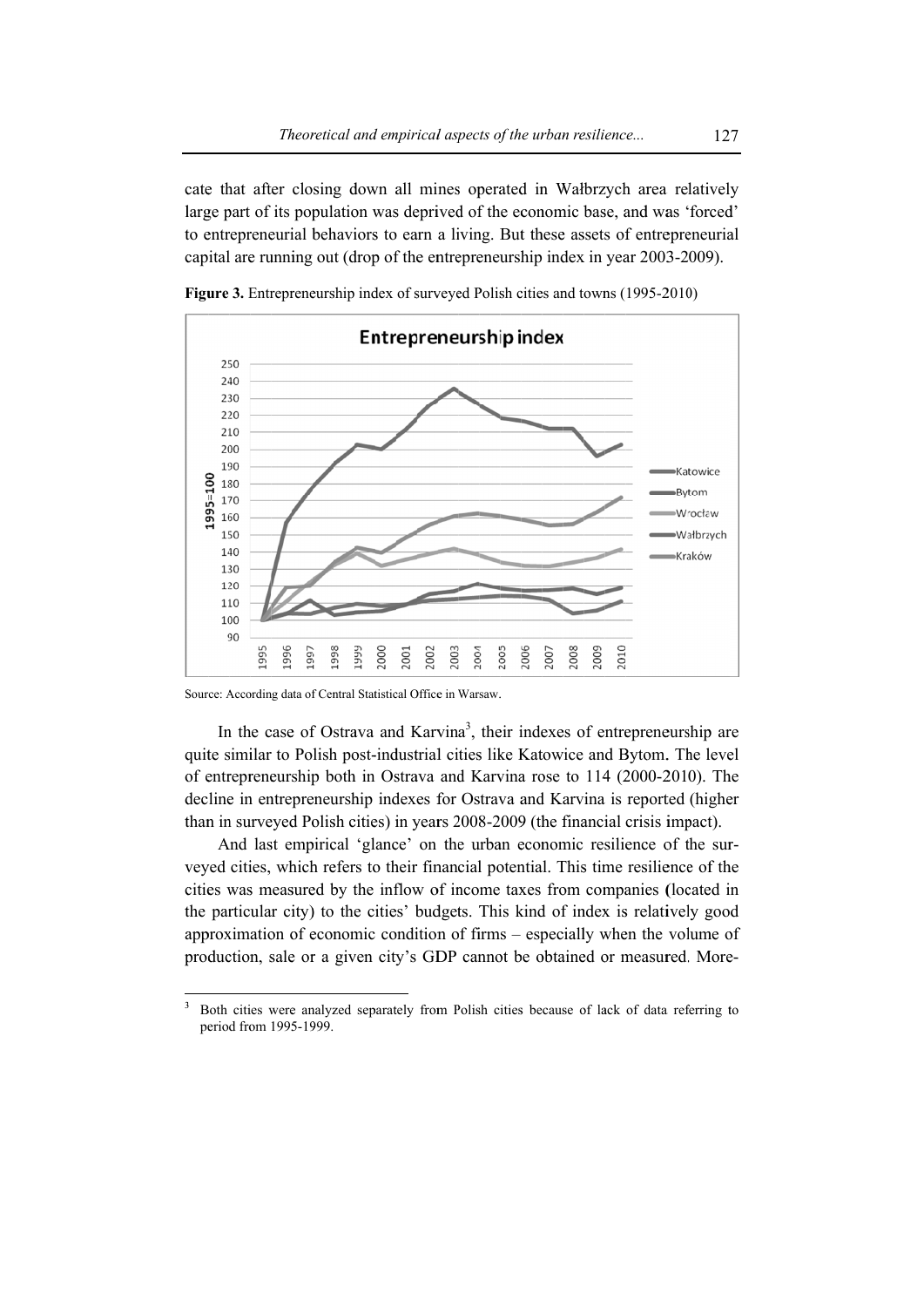over, to compare inflows of taxes in different periods, all money values were discounted by the Poland's inflation rates to the year 1995.



Figure 4. Entrepreneurship index of surveyed Czech cities and towns (2000-2010)

Source: According data of Czech Statistical Office.

The dynamic of economic profitability of companies (measured by income taxes), which operate in the surveyed cities<sup>4</sup>, has changed considerably in the period from 1995 to 2010 (see Figure 5). As it was shown, profitability of local economic base fluctuates more frequently than any other value of indexes presented in the paper.

To provide comparability of income taxes inflows to the cities' budgets the analysis was limited only to Polish towns and cities.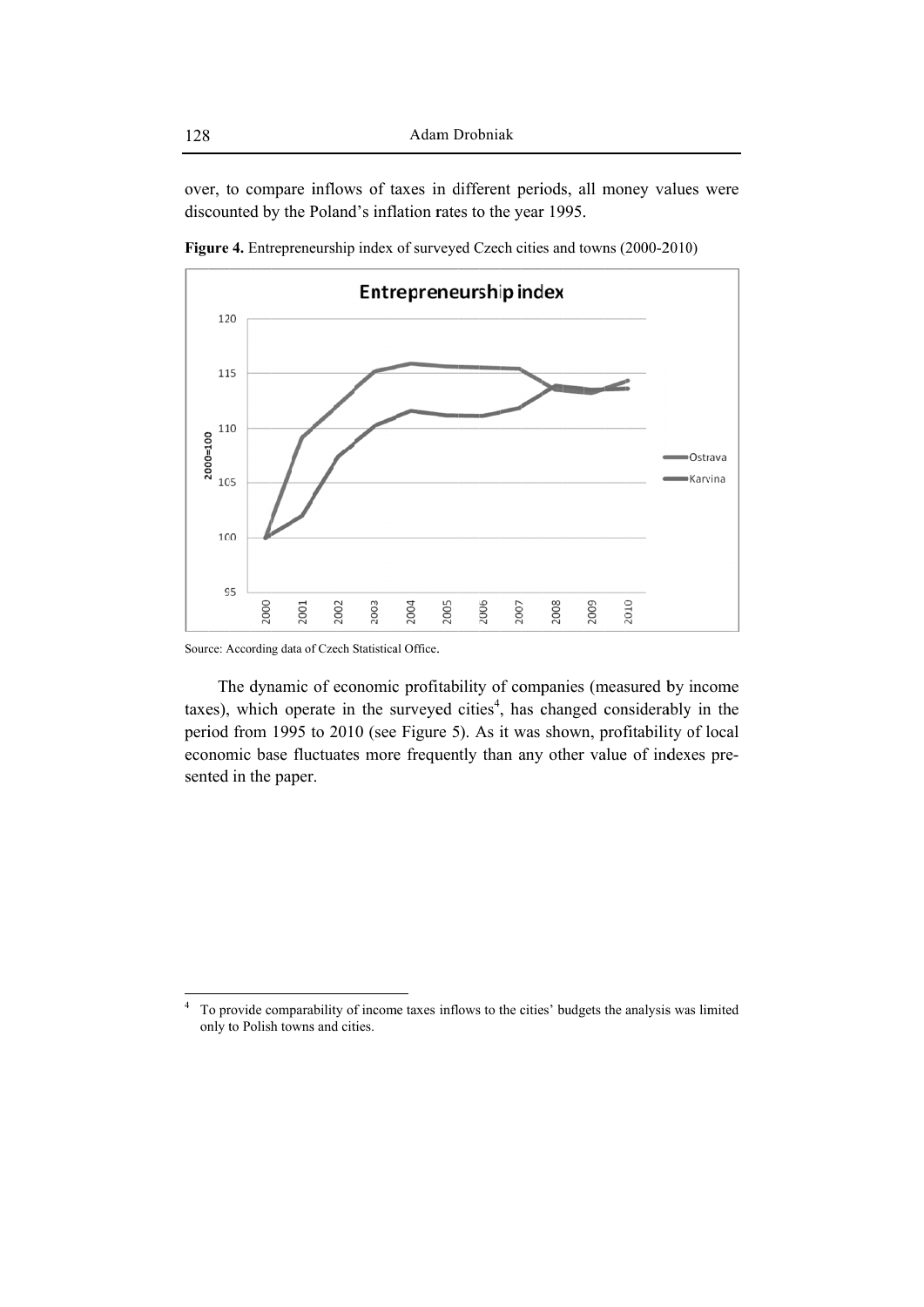

Figure 5. Tax index of surveyed Polish cities and towns (1995-2010)

In fact, until 2003 the inflows from companies' income taxes were decreasing in all cities. After this, in the period from 2004 to 2008, the tax inflows as well as companies' profitability 'erupted' to the level of 204 in Krakow and huge 354 level in Wrocław. That was the result of a good worldwide conjuncture and the first EU accession years' effect. Companies operated in the postindustrial cities like Katowice and Bytom also benefited from these effects, but not to such an extent like Wrocław. Unfortunately, the obvious effect of financial crisis of 2008-2009 in quick way decreased the inflows from companies' income taxes.

The case of Walbrzych preliminary looks to be a different story. The value of inflows from companies' income taxes fluctuated considerably over the whole surveyed period – especially in years 1995-1999 and 2004-2006. The tax index is calculated only for limited liability companies and joint-stock companies. In vast majority these kinds of entities operate in Walbrzych conditions in the local special economic zone (automobile industry mainly). Their production is focused on international markets and they respond quickly to changes in the global economy. Moreover, the way of calculation profits as well as value of profit taxes in conditions of Polish special economic zones is a subject of different regulations.

Source: According data of Central Statistical Office in Warsaw.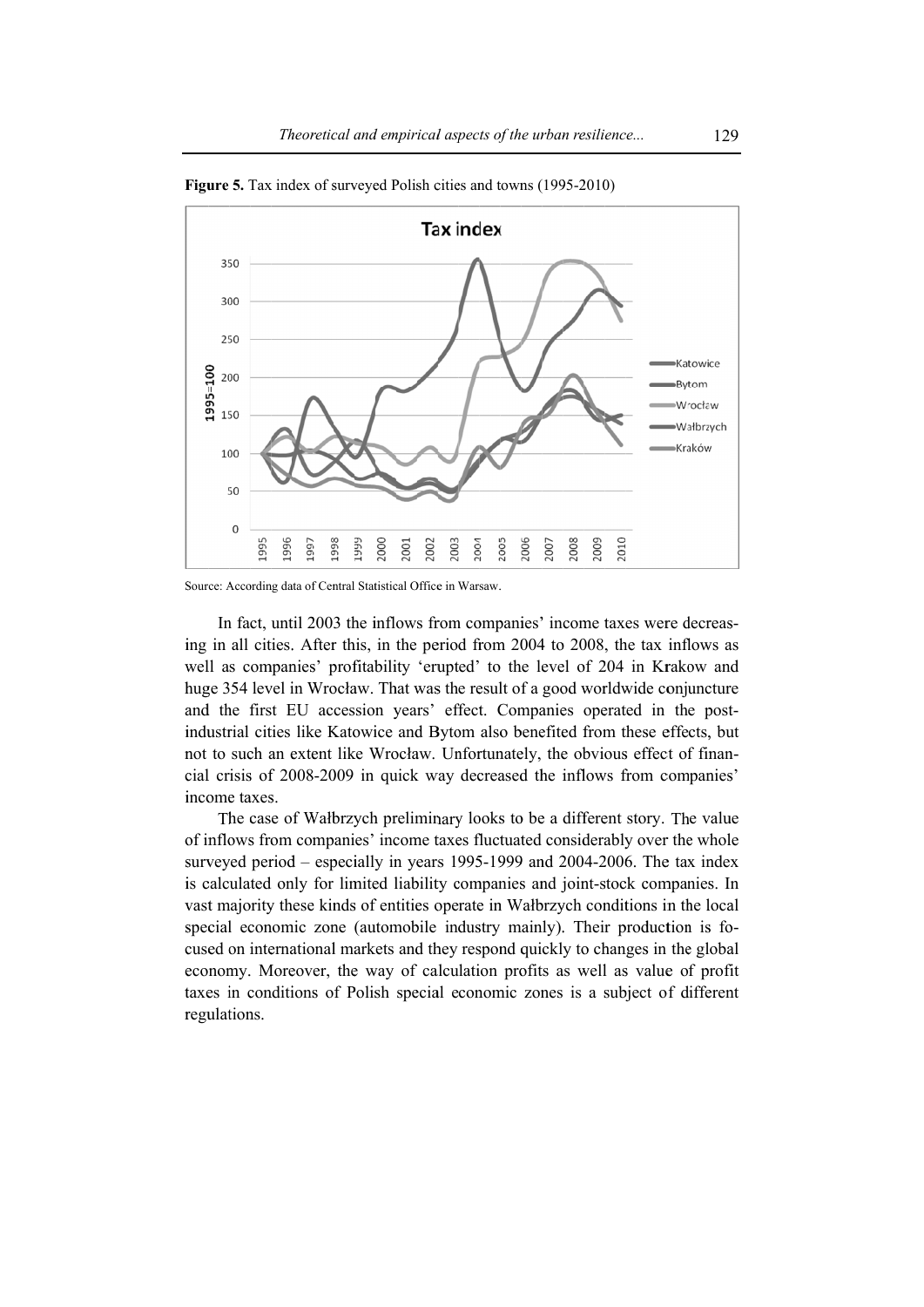# **5. Evaluation of results and discussion**

According to the empirical evidence it should be noted that, generally the post-industrial cities 'tolerate' changes in worse way than those without industrial label. This group of cities is characterized by lack or low level of the urban economic resilience. Katowice, Ostrava, Bytom, Karvina and Wałbrzych – all they were losing their inhabitants and workplaces in years 1995-2010. Even in the favorable circumstances (like the effect of first years after accession to the EU and good conjuncture on the international markets) their development dynamic and growth paths measured by companies' profitability and entrepreneurship potential were weaker than in Kraków and Wrocław.

The economic shock referring to collapse or significant reduction of traditional economic base in the post-industrial cities means − according to the adaptive cycle model − they are in the phase of release. But their socio-economic structures are still inert to some extent. So, their resilience is relatively low, but may increase. Ostrava and Katowice, probably because of the stable regional administrative function, good transport connections, and relatively strong educational and cultural institutions, are trying to enter into reorganizational phase of the adaptive cycle model. But the distance between them and the development leaders like Kraków and Wrocław, perceived as dynamic of growth paths, is still a big gap.

The values of tax income index confirm that the urban economic resilience is a changing feature. Even companies located in such attractive, vibrant cities like Kraków and Wrocław could suffer from the external economic shocks like the financial crisis in years 2008-2009. In the case of Kraków the inflow from companies' taxes dropped to the level of  $110$  from  $204<sup>5</sup>$  in years 2008-2010. In this context, Wrocław looks to be more resilient. Its tax inflows dropped in the same period from 354 to 274 (100 is a real value of tax inflow in 1995).

Taking in mind findings from the evolutionary approach, it must be noted that two types of economic shocks, e.g., the political along with the economic system transformation at the beginning of 1990s, and the collapse of the mining industry in mid 1990s which experienced the post-industrial cities, did not shift their economies from one equilibrium to another. Empirical evidence shows that their economies are still in the release phase of adaptive cycle model, and they should be characterize as non-resilient. The post-industrial cities' level of population and employment are still far away from their levels from 1995. They

 $\overline{a}$ 

 $5\quad 100$  is a real value of tax inflow in 1995.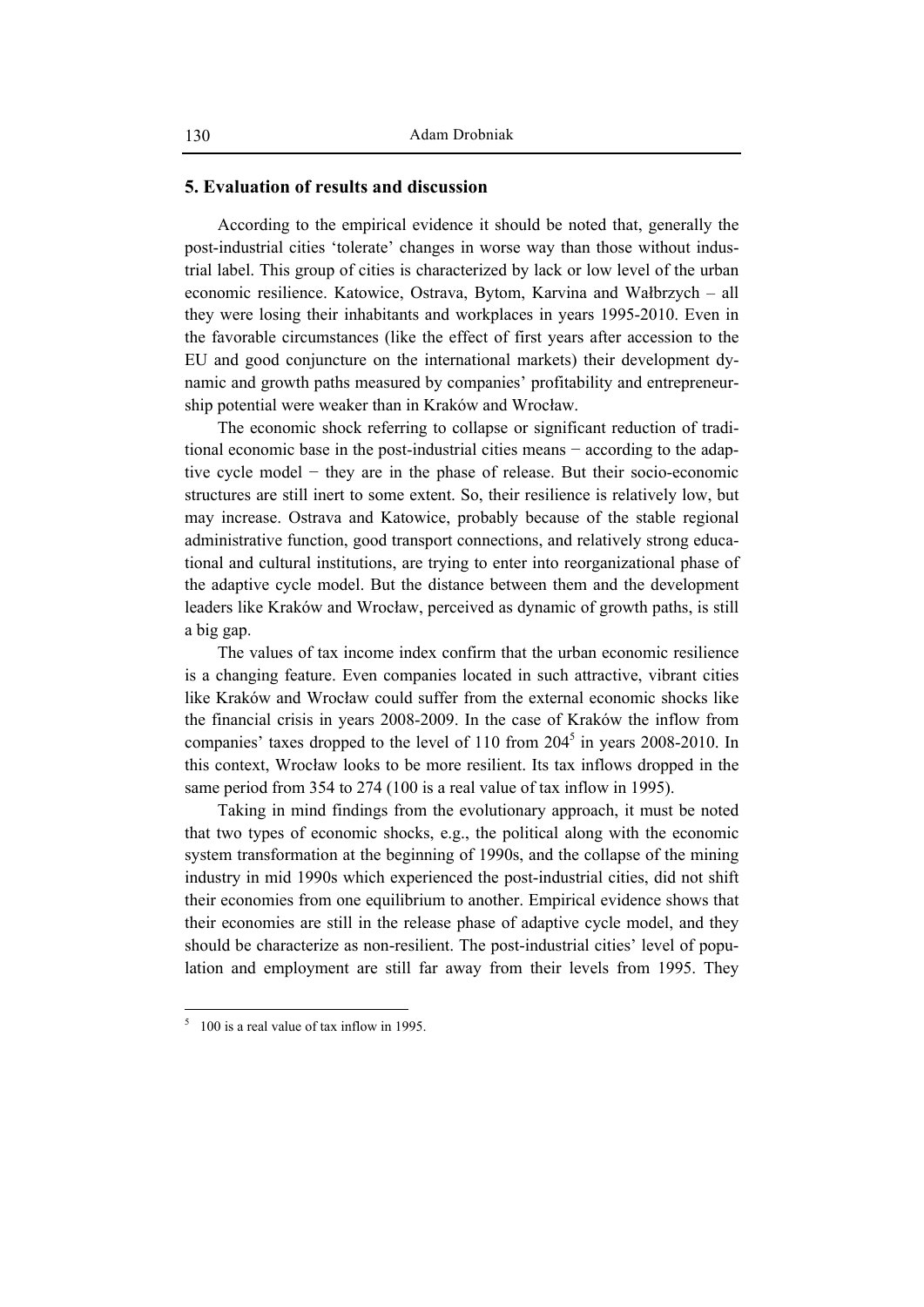failed to transform themselves successfully during last 15 year – in categories of the urban economic resilience – and instead some of them are 'lock-in' in outmoded structure (like Karvina and Bytom). In these cases 'lock-in' holds back the adaptation processes.

# **Conclusions and references**

The urban economic resilience concept formulates relatively new question in the local development studies, i.e.: how a city's economy should develop to successfully cope with external and internal changes? Thus, the urban economic resilience concept seems to be the useful attempt for explaining processes of a city's transformation in complex way under the conditions of changeability of the external factors impacting on an urban economy. Moreover it offers few interesting research approaches embedded in the economic theory and the theory of adaptive systems.

It justifies the application of other urban economic development concepts, like creative city, smart growth, competitive city, etc., which under the specific internal and external conditions as well as on different stages of a city's transformation may substantially determine an urban growth, making a city 'resilient' or 'shock resistant'.

Also it can be perceived as the effective frame for the urban policy formulation both at different levels of a self-government and for different cities' types (referring to their stage of transformation and development). Therefore it may be used as the theoretical background for strategies, programs and projects aimed at creation of a 'resilient' or a 'shock-resistant' city in turbulent environment. In this context the concept is particularly useful for the post-industrial cites coping with large number of the socio-economic and environmental problems of transformation and experiencing external shocks more severely than other urban areas at the same time.

As Wink noted [2012] the urban economic resilience also allows for identification of cities' types in the frame of their vulnerability to shock. According to him one can distinguish:

- − *untouchable or insensitive cities* which have relatively 'closed' economic structure, and thus they are insensitive to the effects of economic shocks ('city-island');
- − *open cities* with relatively open local economy linked with the global economy; this kind of cities are sensitive to the global conjuncture, but simultane-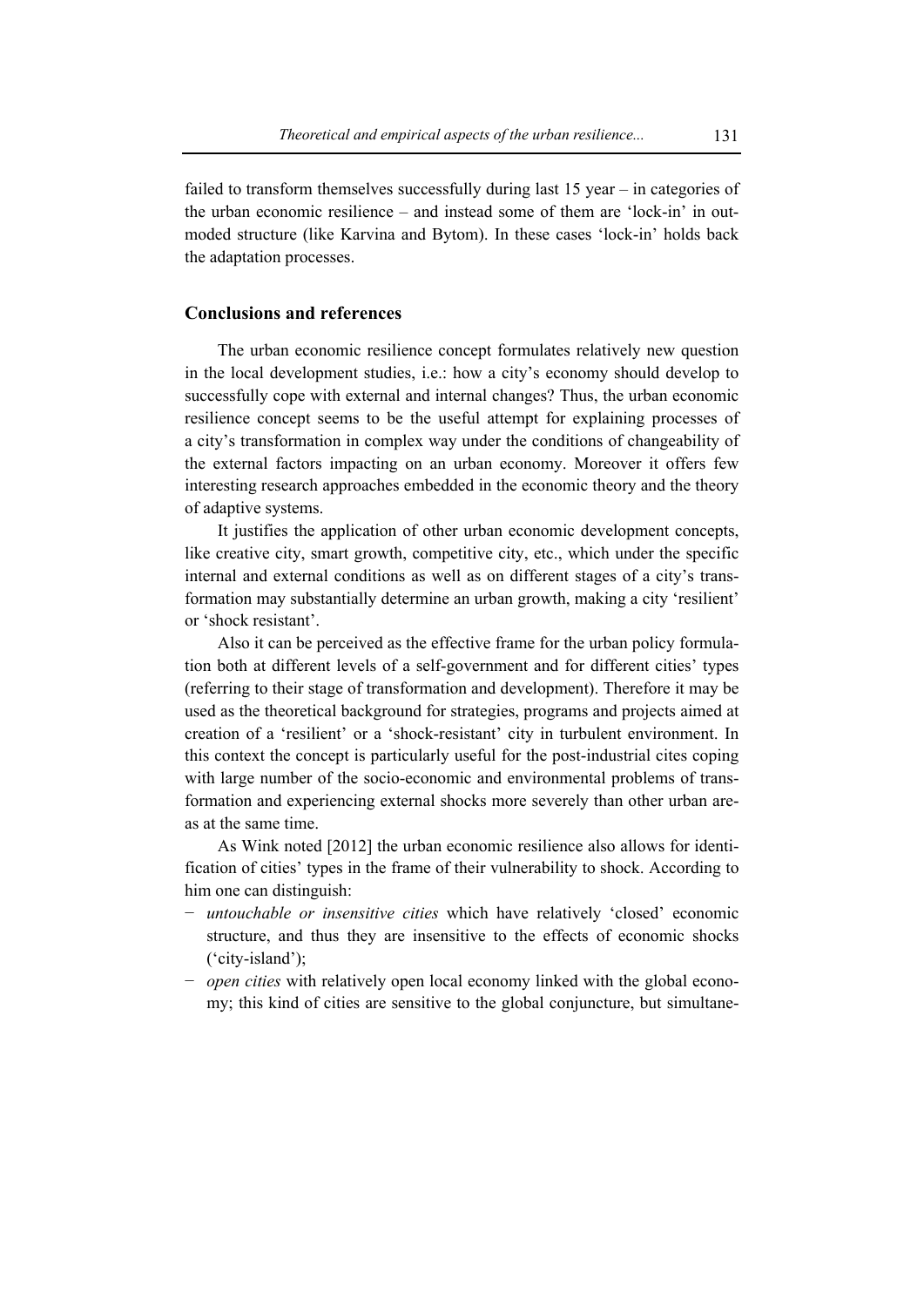ously they bounce back to their previous path of growth in a quick way ('roller-coaster city');

− *overtaking cities* which local economies are able to overtake economic shocks by creation of changes in a forward-way to shocks ('vanguard-city').

After the presentation of empirical studies this typology can be supplemented by another category, i.e. 'sunken-cities'. They are characterized by: loss of their local economy relationships with regional, national and global economy, and long term gradual disappearance of the socio-economic potentials. No doubt Kraków and Wrocław are the examples of 'vanguard-cities' in Poland's conditions. The examined post-industrial cities in Poland and Czech Republic unfortunately fit to the categories of a 'roller-coaster city' and a 'sunken-city'.

# **References**

- Alberti M. et al. (2003), *Integrating Humans into Ecology: Opportunities and Challenges for Studying Urban Ecosystems*, "BioScience", No. 53, pp. 1169-1179.
- Barnett J. (2001), *Adapting to Climate Change in Pacific Island Communities*, "World Development", No. 29, pp. 977-993.
- Batty M., Barros J., Alves S. (2004), *Cities: Continuity, Transformation, and Emergence*, CASA Working Paper Series, Number 72, Centre for Advanced Spatial Analysis, University College London, London.
- Bosher L., Coaffee N. (2008), *Editorial: International Perspective on Urban Resilience*, "Urban Design and Planning", No. 161, Iss. DP4, pp. 145-146.
- Briguglio L., Cordina G., Bugeja S. et al. (2006), *Conceptualizing and Measuring Economic Resilience*, Mimeo, Department of Economics, University of Malta, Valetta.
- Building Resilience Regions (2006), Research network establish in 2006 by MacArtur Foundations, http://www.macfound.org/networks/research-network-on-buildingresilient-regions/ (accessed: 25.05.2017).
- Christopherson S., Clark J. (2007), *Power in Firm Networks: What It Mean for Regional Innovation System*, "Regional Studies", No. 41, pp. 1223-1236.
- David P.A. (2005), *Path Dependence in Economic Process: Implications for Policy Analysis in Dynamical Systems Contexts* [in:] K. Dopfer (ed.), *The Evolutionary Foundations of Economics*, Cambridge University Press, Cambridge, pp. 151-194.
- Desmet K., Rossi-Hansberg E. (2009), *Spatial Growth and Industry Age*, "Journal of Economics Theory", No. 144, pp. 2477-2502.
- Domański B., Guzik R., Gwosdz K., Micek G. (2009), *The Transformation of Małopolska: Experiences and Prospects for the 21st Century* [in:] P. Jakubowska, A. Kukliński, P. Żuber (red.), *The Futures of Regions in the Perspective of Global Change*, part 2 and 4, Ministry of Regional Development, Warsaw, pp. 95-199.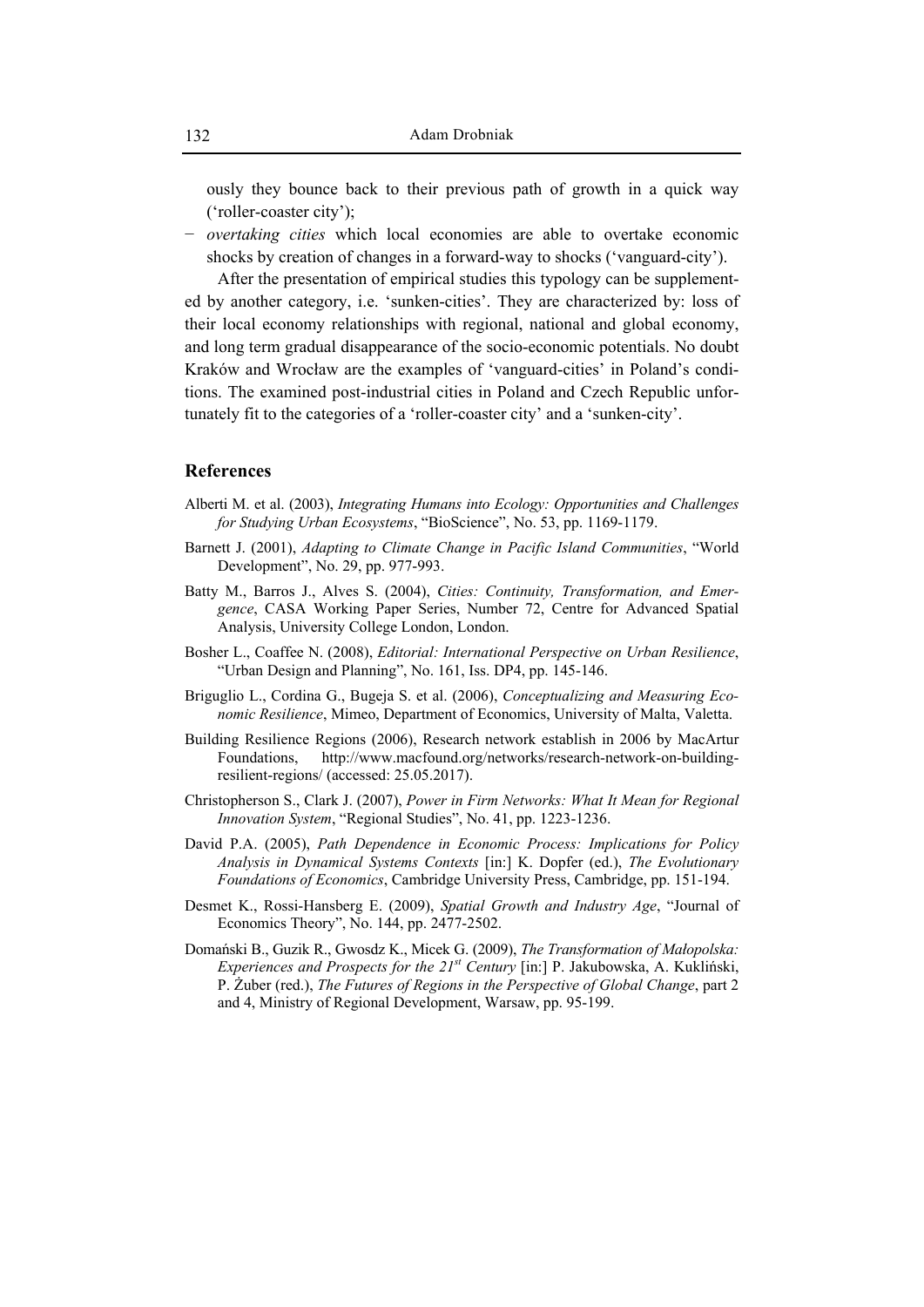- Drobniak A. (2003), *FDI in Upper Silesia Region Experience and Lessons* [in:] G. Blazyca (ed.), *Restructuring Regional and Local Economies*, Ashgate, London, pp. 173-193.
- Drobniak A. (2012a), *Exploring the Urban Resilience Concept*, "Regions", Vol. 286, Iss. 1, pp. 8-10.
- Drobniak A. (2012b), *The Urban Resilience Economic Perspective*, "Journal of Economics and Managements", Vol. 10, pp. 5-20.
- Duval R., Elmeskov J., Vogel L. (2007), *Structural Policies and Economic Resilience to Shocks*, Economics Department Working Paper, No. 567, Organisation for Economic Cooperation and Development, Paris.
- Feyrer J., Sacerdote B., Stern A.D. (2007), *Did the Rustbelt Become Shiny? A Study of Cities and Counties that Lost Steel and Auto Jobs in the 1980s* [in:] G. Burtless, J. Rothenberg Pack (eds.), *Brookings Wharton Paper on Urban Affairs*, Brookings Institution, Washington, pp. 41-102.
- Foster K.A. (2007), *A Case Study Approach to Understanding Regional Resilience. Working Paper 2007-08*, Institute of Urban and Regional Development, University of California, Berkeley.
- Gerst J., Doms M., Daly M.C. (2009), *Regional Growth and Resilience: Evidence from Urban IT Centers*, "FRBSF Economic Review", pp. 1-11.
- Gleaser E.L., Saiz A. (2004), *The Rise of the Skilled City* [in:] W.G. Gale, J. Rothenberg Pack (eds.), *Brookings Wharton Paper on Urban Affairs*, No. 4, Brookings Institution, Washington, pp. 47-94.
- Hassink R. (2010), *Regional Resilience: A Promising Concept to Explain Differences in Regional Economic Adaptability?* "Cambridge Journal of Regions, Economy and Society", Vol. 3, No. 1, pp.45-58.
- Hill E., Clair T., Wial H. et al. (2010), *Economic Shocks and Regional Economic Resilience*, George Washington, Urban Institute, Building Resilience Region Project, Conference on Urban and Regional Policy and Its Effects: Building Resilience Regions, Washington DC, May 20-21.
- Hill E., Wial H., Wolman H. (2008), *Exploring Regional Economic Resilience*, Working Paper, No. 04, Institute of Urban and Regional Development, University of California, Oakland, CA 2008.
- Kolko J., Neumark D. (2010), *Does Local Business Ownership Insulate Cities from Economic Shocks?* "Journal of Urban Economics", Vol. 67, pp. 103-115.
- Lever W.F. (1987), *Glasgow: Policy for the Post-Industrial City* [in:] B. Robson (ed.), *Managing the City. The Aims and Impacts of Urban Policy*, Barnes & Noble Books, New Jersey, pp. 40-57.
- Martin R., Sunlay P.J. (2007), *Complexity Thinking and Evolutionary Economic Geography*, "Journal of Economic Geography", No 7, pp. 573-602.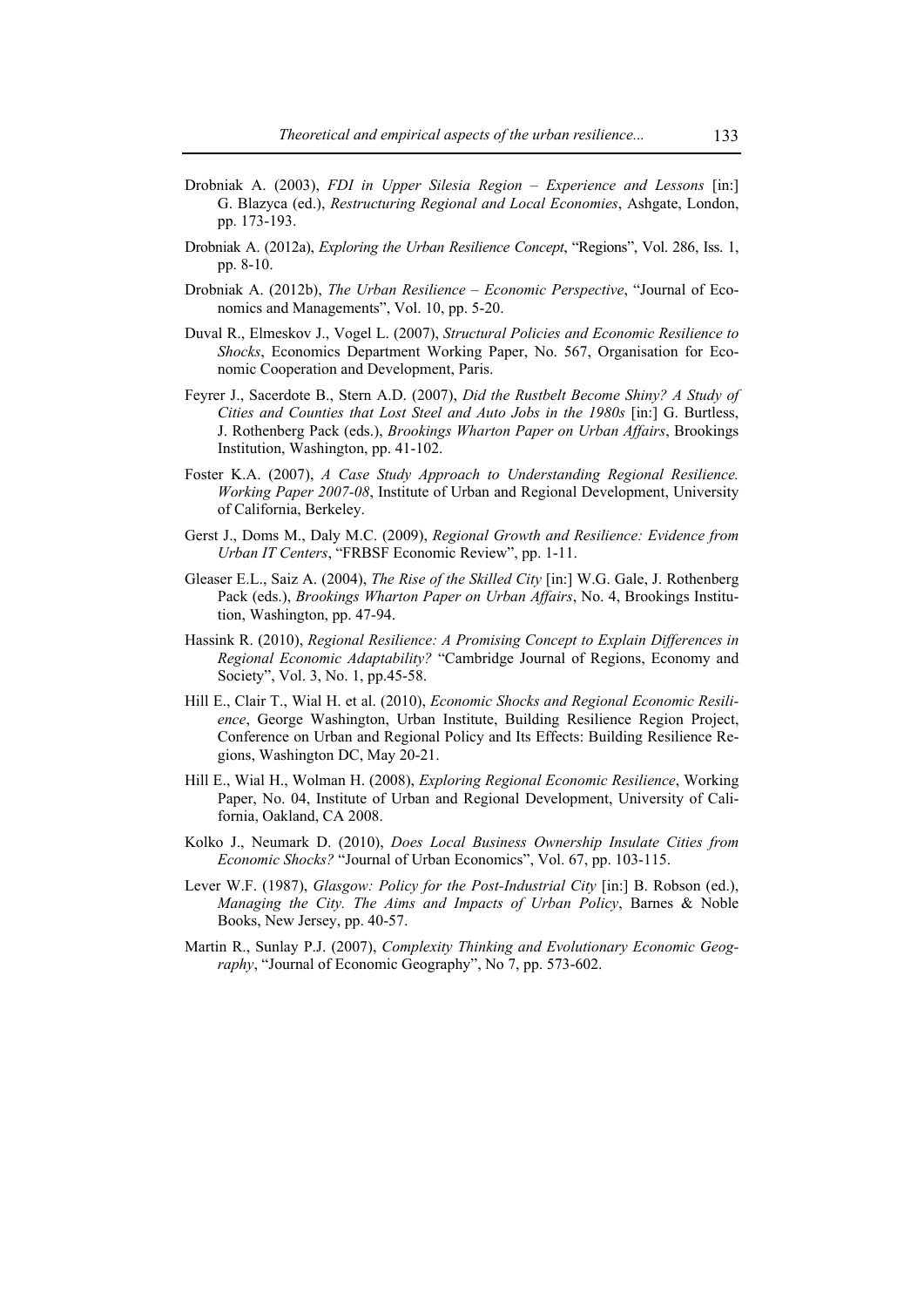- Martin R., Sunley P., Gardiners B., Tyler P. (2016), *How Regions React to Recessions: Resilience and the Role of Economic Structure*, "Regional Studies" April, Vol. 50, No. 4, pp. 561-585.
- Nunn N. (2009), *The Importance of History for Economic Development*, NBER Working Paper 14899, National Bureau of Economic Research, Cambridge, MA.
- Pendell R., Foster K.A., Cowell M. et al. (2008), *Resilience and Regions: Building Understanding of the Metaphor*, Mimeo Institute of Urban and Regional Development, Cornell University, Ithaca, NY.
- Pimm S.L. (1984), *The Complexity and Stability of Eco-Systems*, "Nature", No. 307, pp. 321-326.
- Resilience Alliance Initiative for Transitioning Urban Systems towards Sustainable Future (2007), CSIRO, Australia − Arizona State University − Stockholm University, Sweden.
- Sensier M., Artis M. (2016), *The Resilience of Employment in Wales: Through Recession and into Recovery*, "Regional Studies" April, Vol. 50, No. 4, pp. 586-599.
- Simme J., Martin R. (2009), *The Economic Resilience of Regions: Towards an Evolutionary Approach*, "Cambridge Journal of Regions, Economy and Society", Vol. 3(1), pp. 27-45.
- Stockholm Resilience Centre (2010), http://www.stockholmresilience.org (accessed: 25.05.2017).
- Strengthening Local Economies (2011), The Index of Economic Resilience 2011, Final Report, August, Yorkshire Cities, Ecosgen.
- Suchaček J., Wink R., Drobniak A. (2012): *New Developments in Old Industrial Regions and Agglomerations in Central Europe. The Case of Saxony − Leipzig-Halle Agglomeration, Silesian Voivodeship − Upper Silesian Agglomeration and Moravian- -Silesian Region − Ostrava Agglomeration*, LAP Lambert Academic Publishing, Saarbrücken.
- Walker B.H., Anderies J.M., Kinzig A.P., Ryan P. (2006), *Exploring Resilience in Social-Ecological Systems: Comparative Studies and Theory Development*, "A Special Issue in Ecology and Society", Vol. 11, Iss. 1, https://www.ecologyandsociety. org/vol11/iss1/art12/ (accessed: 25.05.2017).
- Welter-Enderlin R. (2006), *Resilienz Gedeihen trotz widriger Umstände*, Carl-Auer- -Systeme, Heidelberg.
- Wink R. (2012), *Economic Resilience as the Evolutionary Concept for Post-Industrial Regions: The Case of Leipzig and Halle*, "Journal of Economics and Managements", Vol. 10, pp. 59-72.
- World Bank Cities Alliance (2010), http://www.citiesalliance.org/ (accessed: 25.05.2017).